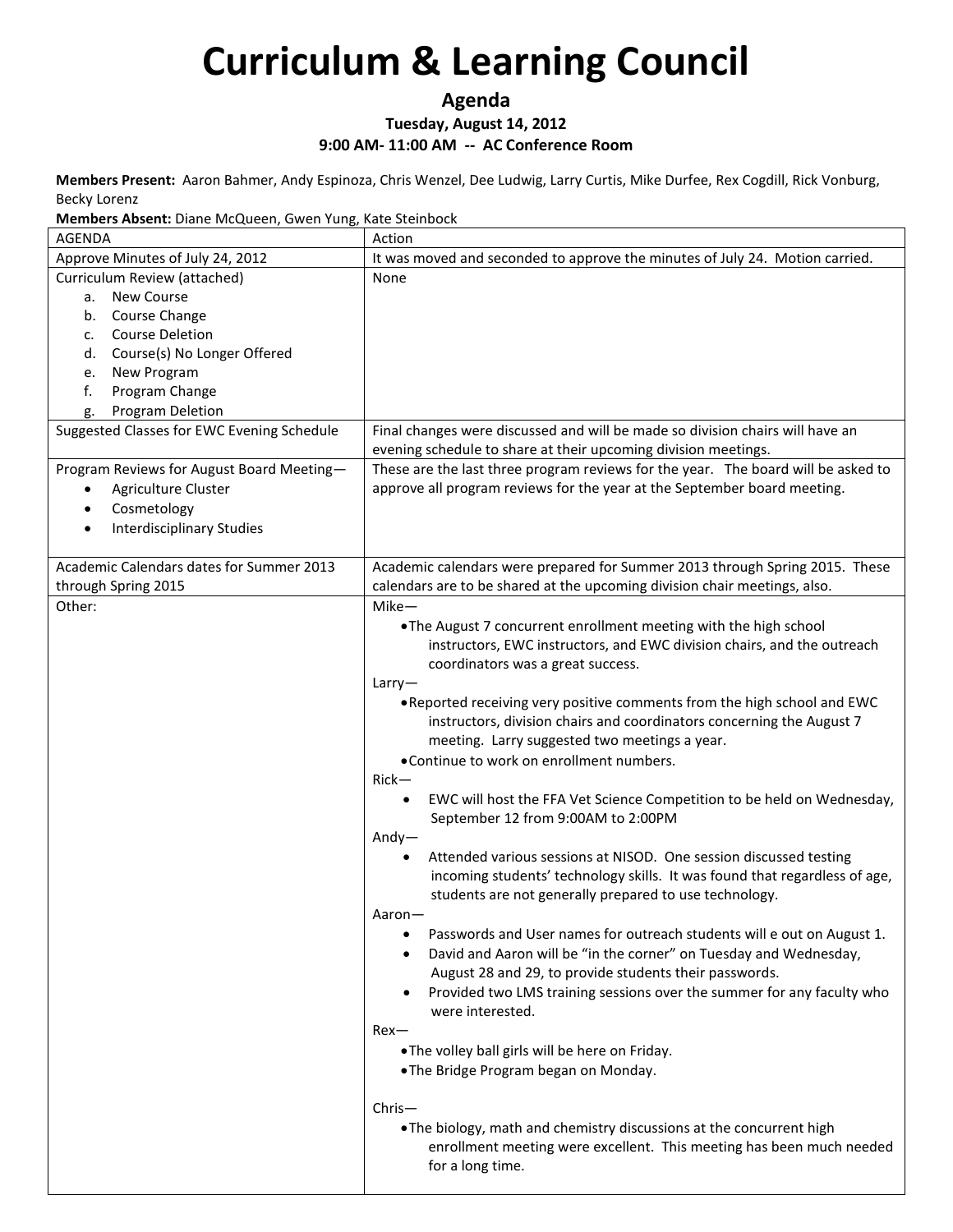| Becky-                                                                                                                                                                                                                                            |
|---------------------------------------------------------------------------------------------------------------------------------------------------------------------------------------------------------------------------------------------------|
| • The first book vender was here on August 13. They had a GREAT time<br>selecting books.                                                                                                                                                          |
| •360 search—academic libraries are moving to a new product, Primo. It will<br>be up and running in January. Students should like it because it is more<br>like doing a Google search. It is a much better, and faster product than<br>360 search. |
| • There are several art collections that are available for loan from the<br>Wyoming State Museum that might fit in with some of the diversity<br>month topics.                                                                                    |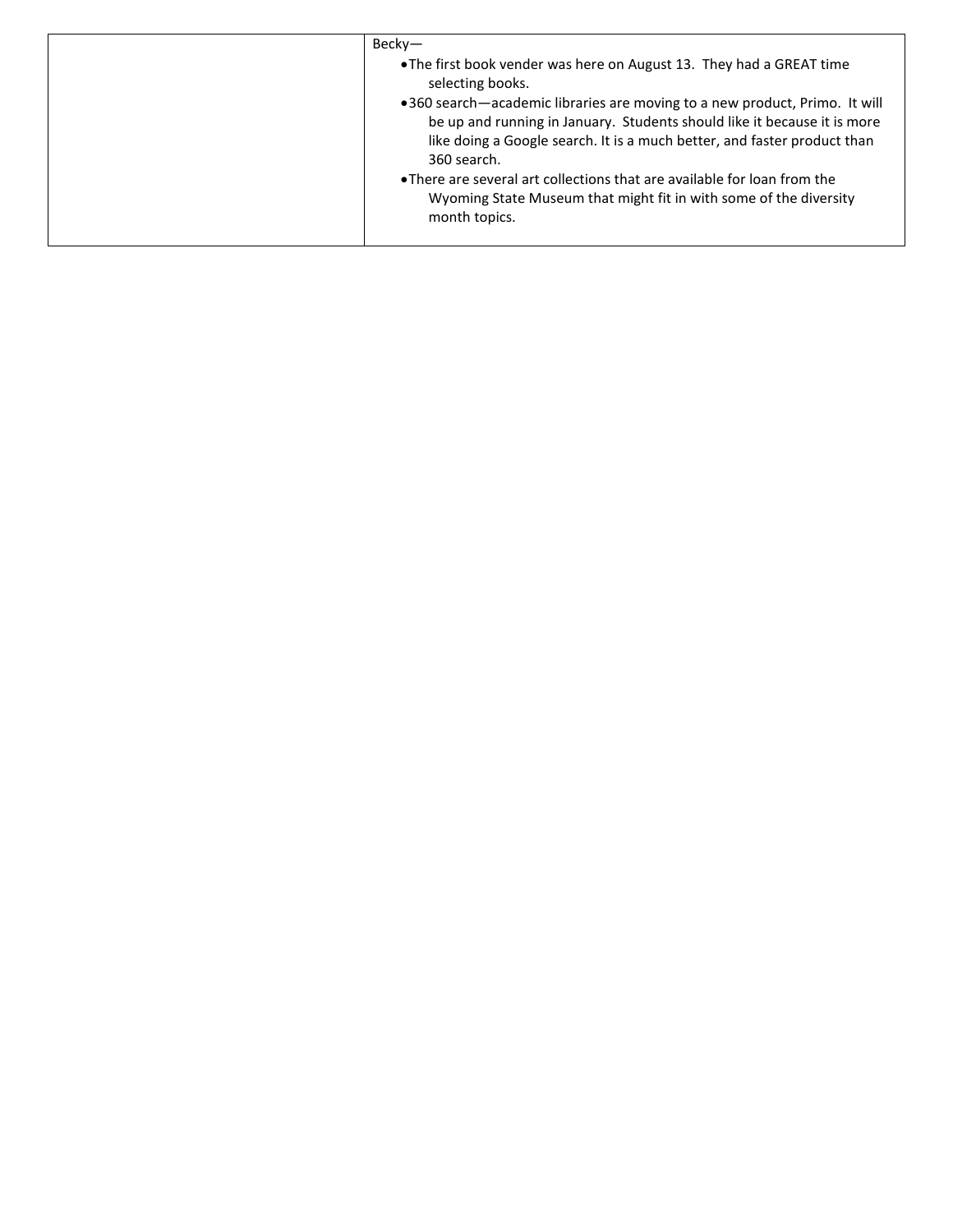### **Minutes Thursday, September 6, 2012 2:00PM-5:00PM -- AC Conference Room**

**Members Present :** Aaron Bahmer, Andy Espinoza, Becky Lorenz, Chris Wenzel, Dee Ludwig, Diane McQueen, Gwen Yung, Kate Steinbock, Larry Curtis, Rick Vonburg

**Members Absent:** Mike Durfee, Rex Cogdill

| AGENDA                                     | Action                                                                                                                                        |
|--------------------------------------------|-----------------------------------------------------------------------------------------------------------------------------------------------|
| Approve Minutes of August 14, 2012         | It was moved and seconded to approve the minutes of August 14. Motion carried.                                                                |
| Curriculum Review (attached)               | MUSC 2018-Music for Elementary Classroom Teachers-3 Cr. Hr.<br>a.                                                                             |
| <b>New Course</b><br>а.                    |                                                                                                                                               |
| Course Change<br>b.                        | It was moved and seconded to approve MUSC 2018. Motion carried.                                                                               |
| <b>Course Deletion</b><br>c.               |                                                                                                                                               |
| Course(s) No Longer Offered<br>d.          |                                                                                                                                               |
| New Program<br>e.                          |                                                                                                                                               |
| f.<br>Program Change                       |                                                                                                                                               |
| Program Deletion<br>g.                     |                                                                                                                                               |
| College Board's Advanced Placement Program | Dee will email other CEO's about the requirements at their institutions.                                                                      |
|                                            | If EWC chooses to participate in the Advanced Placement Program, the                                                                          |
|                                            | information will be noted in our catalog in the same section that speaks about                                                                |
|                                            | Dantes and CLEP.                                                                                                                              |
| Report from National Community College     | The second year's worth of data from the National Community College Benchmark                                                                 |
| Bench Mark Project                         | Project was reviewed and will be shared with the Outcomes Assessment                                                                          |
|                                            | Committee.                                                                                                                                    |
| Comments on SU/13 through SP/15 calendars  | Minor corrections were made to the calendars. They will be presented for board                                                                |
|                                            | approval at the October board meeting.                                                                                                        |
|                                            |                                                                                                                                               |
|                                            | Beginning in March, the CLC committee will begin doing the calendar process on                                                                |
|                                            | an annual basis. This will allow us to always be two years out with our planning                                                              |
|                                            | and allow us to get the teaching schedules out to division chairs and faculty in                                                              |
|                                            | September. With our current process, calendars are approved at the October                                                                    |
|                                            | board meeting, thus making it after that before schedules can be given out for                                                                |
|                                            | planning.                                                                                                                                     |
| <b>Student Success Series</b>              | Suggestions for increasing student participation in the Student Success Series were                                                           |
|                                            | discussed. Possibly including it as part of the College Studies classes might be one                                                          |
|                                            | way to increase participation.                                                                                                                |
|                                            |                                                                                                                                               |
| Other:                                     | Kate-                                                                                                                                         |
|                                            | . Planning an Outcomes Assessment meeting and writing the annual report.                                                                      |
|                                            | Larry                                                                                                                                         |
|                                            | . Has reminded his division to get their biography and program information to                                                                 |
|                                            | Ron Bronson.                                                                                                                                  |
|                                            | $Rick-$                                                                                                                                       |
|                                            | • Tanner Tipsword and Quentin McQuire are two out of twenty-four students                                                                     |
|                                            | in the nation invited to participate in the National Welding Competition.                                                                     |
|                                            | • Seven out of seven EWC Cosmetology students passed their State Boards in                                                                    |
|                                            | July.                                                                                                                                         |
|                                            | .The Mobile Welding Lab was at Warren Air Force Base this summer.                                                                             |
|                                            | . EWC was contacted by a local news reporter about the construction of ag                                                                     |
|                                            | facilities. The contact was the result of the EWC display at the SAREC                                                                        |
|                                            | Field Day. Reporter inquiries were channeled to Tami and the marketing                                                                        |
|                                            | department.                                                                                                                                   |
|                                            | • Everyone is invited to "The High Tunnel Extravaganza" next week. Please                                                                     |
|                                            | come and help build three high tunnels                                                                                                        |
|                                            | Aaron-                                                                                                                                        |
|                                            | • "Passwords in the Corner" worked very well this semester but they are open<br>to further discussion and ideas for even greater improvement. |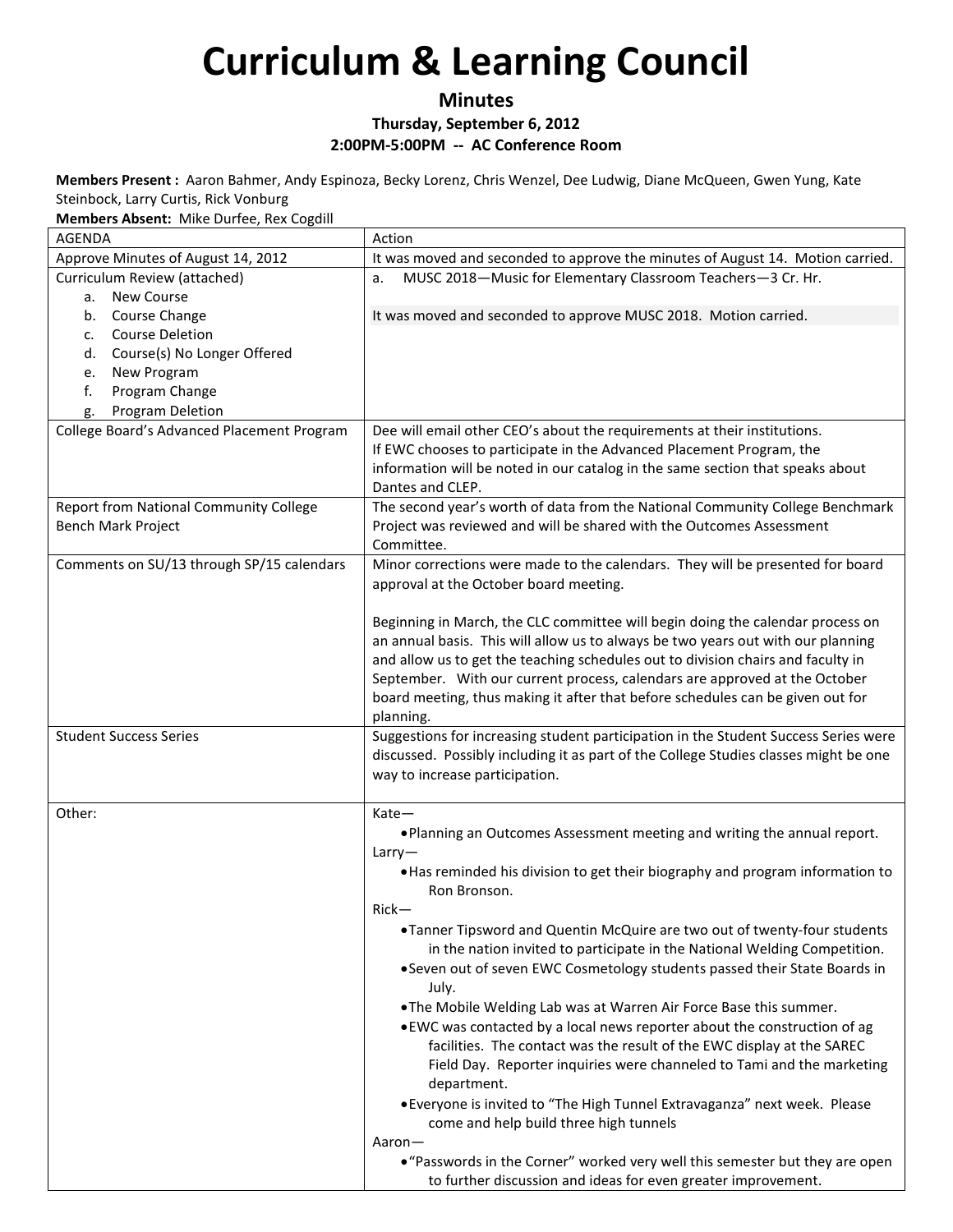| $Andy-$                                                                                        |
|------------------------------------------------------------------------------------------------|
| • It might be advantageous to invite the Marketing and Web Page people to<br>division meetings |
| $Christ-$                                                                                      |
| • Dr. Bittner has submitted the final AVMA report last week.                                   |
| • EWC has record numbers of Veterinary Technology students this semester!                      |
| Becky—                                                                                         |
| • Very glad to have Casey back!                                                                |
| Gwen-                                                                                          |
| . The remodeled CNA room is WONDERFUL!!                                                        |
| • Fall 2012 CNA and CNA II classes are full.                                                   |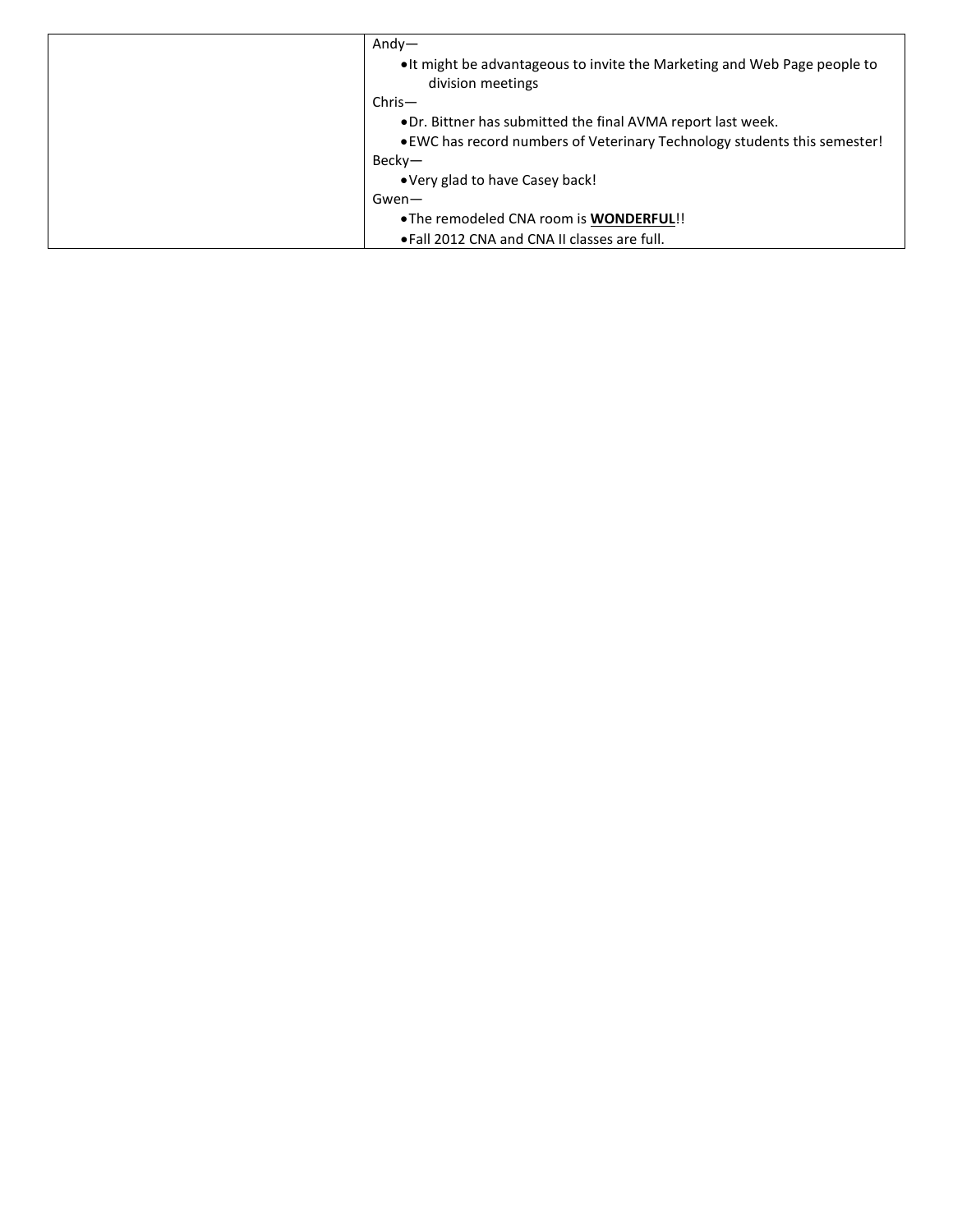**Minutes**

**Thursday, September 27, 2012**

**2:00PM-5:00PM -- AC Conference Room**

**Members :** Andy Espinoza, Becky Lorenz, Chris Wenzel, Dee Ludwig, Gwen Yung, Kate Steinbock, Larry Curtis, Rex Cogdill, Rick Vonburg

**Members Absent:** Aaron Bahmer, Diane McQueen, Mike Durfee

| <b>AGENDA</b>                                 | Action                                                                             |
|-----------------------------------------------|------------------------------------------------------------------------------------|
| Approve Minutes of September 6, 2012          | It was moved and seconded to approve the minutes of September 5. Motion            |
|                                               | carried.                                                                           |
| Curriculum Review (attached)                  | MUSC 2018 was sent to UW and to Chadron State for articulation.                    |
| <b>New Course</b><br>a.                       |                                                                                    |
| Course Change<br>b.                           |                                                                                    |
| <b>Course Deletion</b><br>$C_{\cdot}$         |                                                                                    |
| Course(s) No Longer Offered<br>d.             |                                                                                    |
| New Program<br>e.                             |                                                                                    |
| Program Change<br>f.                          |                                                                                    |
| Program Deletion<br>g.                        |                                                                                    |
| Bridge Program Statistics-Court Merrigan      | Court reviewed Bridge Program Statistics from 2006 through the present.            |
| SP/13 Distance Offerings                      | Division Chairs are reviewing distance classes for SP/13 for classes that are not  |
|                                               | scheduled, but need to be, and some that are scheduled but are not in the          |
|                                               | rotation for SP/13. The SP/13 class schedule, in its entirety, is due to Carmie on |
|                                               | or before Monday, October 15.                                                      |
| College Board's Advanced Placement Program-   | After contacting other institutions across the state, EWC will make no changes in  |
| continued discussion                          | the wording for Advanced Placement Examination in the catalog.                     |
| University of Phoenix MOU and Transfer Trends | The committee reviewed the MOU between EWC and University of Phoenix.              |
| & Outcomes                                    |                                                                                    |
| Additional comments on SU/13 through SP/15    | Two calendar changes were made:                                                    |
| calendars                                     | FA/13 - Block B Classes Begin on Monday, October 21, 2013                          |
|                                               | FA/14 - Block B Classes Begin on Monday, October 20, 2014                          |
|                                               | Calendars will be presented for approval at the board meeting on October 3.        |
| Next CLC meeting                              | Thursday, October 11, 2:00PM-5:00PM in AC Conference Room.                         |
|                                               | The Outreach Coordinator Meeting is also on this day.                              |
|                                               |                                                                                    |
| Other:                                        | None.                                                                              |
|                                               |                                                                                    |
|                                               |                                                                                    |
|                                               |                                                                                    |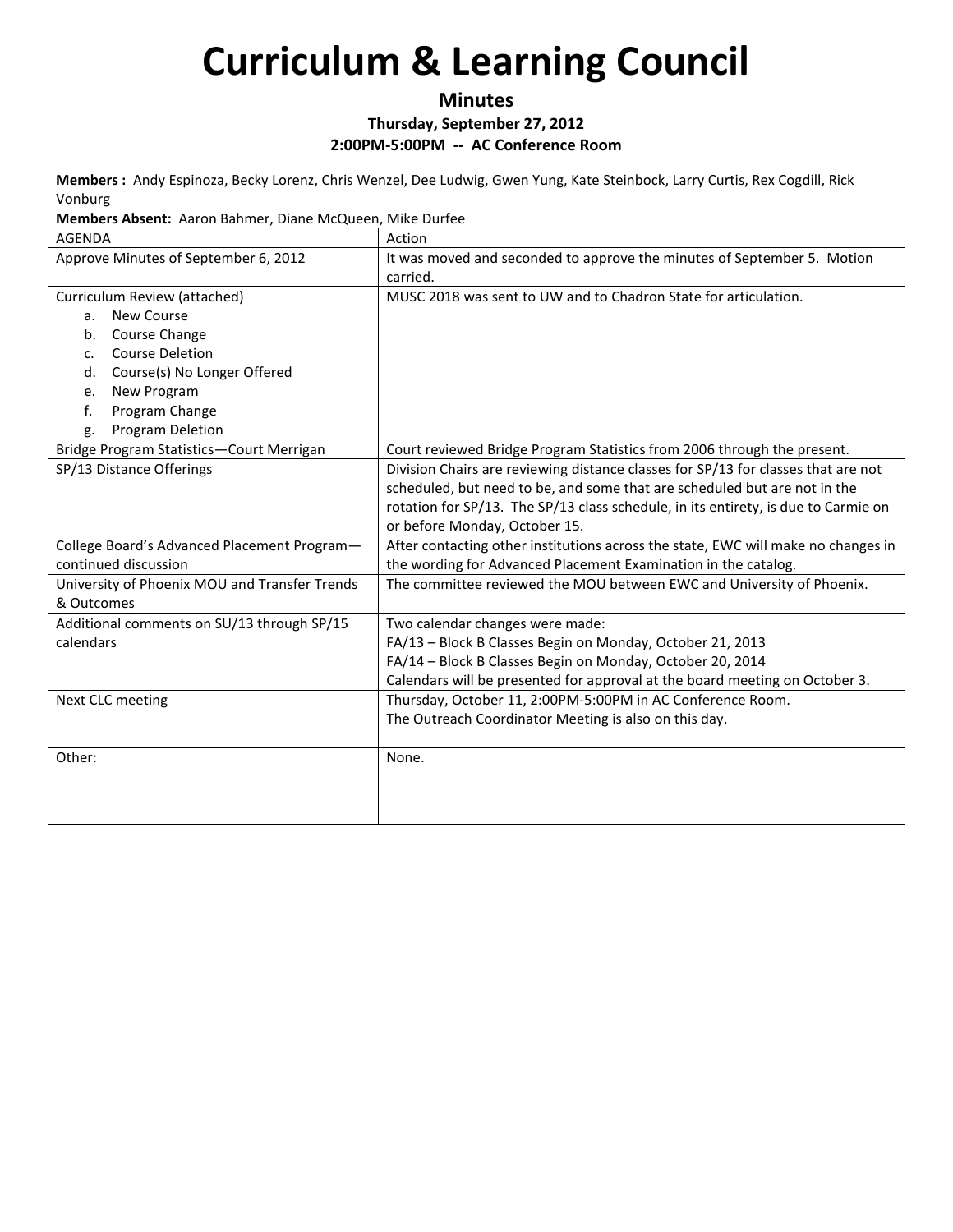### **Minutes**

### **Thursday, October 11, 2012**

**2:00PM-5:00PM -- AC Conference Room**

**Members :** Aaron Bahmer, Andy Espinoza, Becky Lorenz, Chris Wenzel, Dee Ludwig, Larry Curtis, Mike Durfee, Rex Cogdill, Rick Vonburg

**Members Absent:** Diane McQueen, Gwen Yung, Kate Steinbock

| <b>AGENDA</b>                                                                                                                                                                                                              | Action                                                                                                                                                                                                                                                                                                                                                                                                                                                                                                                                                                                                                                   |
|----------------------------------------------------------------------------------------------------------------------------------------------------------------------------------------------------------------------------|------------------------------------------------------------------------------------------------------------------------------------------------------------------------------------------------------------------------------------------------------------------------------------------------------------------------------------------------------------------------------------------------------------------------------------------------------------------------------------------------------------------------------------------------------------------------------------------------------------------------------------------|
| Approve Minutes of September 27, 2012                                                                                                                                                                                      |                                                                                                                                                                                                                                                                                                                                                                                                                                                                                                                                                                                                                                          |
| Curriculum Review (attached)<br>New Course<br>а.<br>Course Change<br>b.<br><b>Course Deletion</b><br>c.<br>Course(s) No Longer Offered<br>d.<br>New Program<br>e.<br>Program Change<br>f.<br><b>Program Deletion</b><br>g. | BIOL 1080-Environmental Science<br>c.<br>BIOL 2200-Genetics<br>BIOL 2415-Ecology and Field Biology<br>GEOL 1200-Historical Geology<br>MOLB 2210-General Microbiology<br>REWM 1300-Introduction to Water Resources<br>ZOO 2400-Vertebrate Natural History<br>It was moved and seconded to delete the above seven courses. Motion<br>carried.<br>GEOL 1100-Physical Geology<br>GEOL 1100 is still being offered at some of the Outreach sites. It will not be                                                                                                                                                                              |
|                                                                                                                                                                                                                            | deleted.<br>f.<br>Biology<br>It was moved and seconded to approve the curriculum changes to the<br><b>Biology program. Motion carried.</b><br><b>Environmental Science</b><br>It was moved and seconded to approve the Environmental Science Program<br>curriculum changes. Motion carried.<br>Wildlife and Fisheries Biology and Management<br>It was moved and seconded to approve the changes to the Wildlife &<br>Fisheries Biology program. Motion carried.                                                                                                                                                                         |
| <b>Bridge Student Waitlist Issue</b>                                                                                                                                                                                       | As "Bridge Students" register for classes, the word BRIDGE will be written on<br>their schedules to act as an alert if/when schedules are changed. Bridge<br>advisors will also be available at testing. These steps will hopefully help assure<br>that these students aren't placed into an overload status.                                                                                                                                                                                                                                                                                                                            |
| Tests Administered in On-Campus Testing Center<br>July 2012-September 2012                                                                                                                                                 | The three month (July 2012-September 2012) EWC Testing Center statistics<br>were reviewed by the committee.                                                                                                                                                                                                                                                                                                                                                                                                                                                                                                                              |
| Next CLC meeting                                                                                                                                                                                                           | Thursday, October 25, 2:00PM-5:00PM in AC Conference Room.                                                                                                                                                                                                                                                                                                                                                                                                                                                                                                                                                                               |
| Other:                                                                                                                                                                                                                     | Rex-<br>.Mid-term begins next Thursday, October 18.<br>. We may wish to discuss offering more Block B classes in the future.<br>. Beth Reed will Replace Eric Sharp as the Campus Resource Officer.<br>$Becky-$<br>. Shared the EWC Library Advisory Council By-laws with the committee.<br>$Christ-$<br>• Michelle Lett attended the Institutional Animal Care and Use Committee<br>training workshop in San Diego on October 4.<br>. Peggy Knittel and Coventry Dougherty-Woodin attended the Biology<br>Articulation.<br>Aaron-<br>.The Spring 2013 Distance Schedule is ready.<br>. David continues working on Fulbright Scholarship |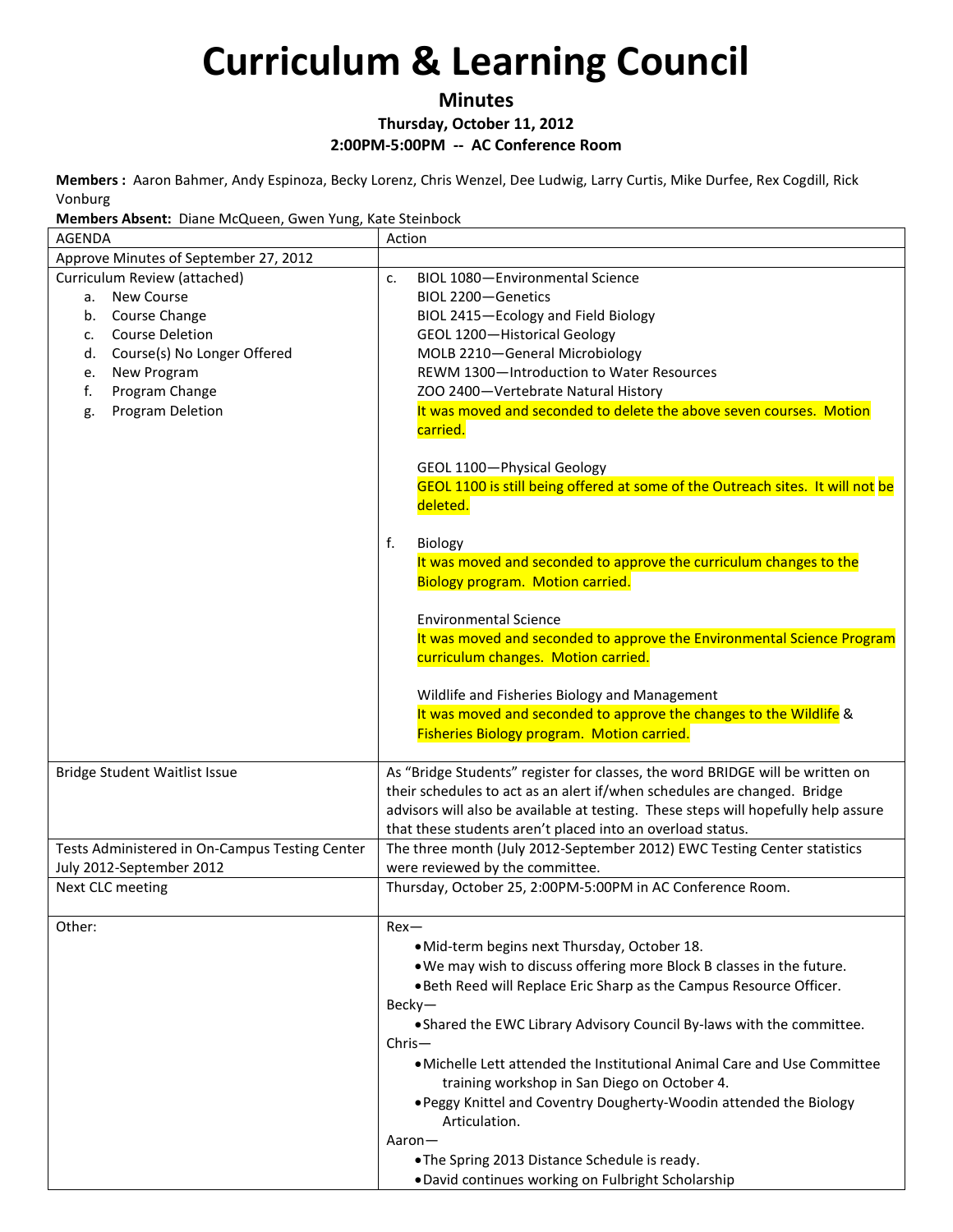| Larrow                                                                   |
|--------------------------------------------------------------------------|
| • The English Department has completed a 2-3 year schedule               |
| • The MATH/EDUC group is working together on a 2-3 year plan             |
| • English Articulation is October 26                                     |
| $Rick-$                                                                  |
| • Ag Articulation is on November 5                                       |
| •Technology Day is November 15                                           |
| . The first "Gen Ed Meeting" will be on Monday, October 15 over the noon |
| hour.                                                                    |
| . Donna and Pam took ten cosmetology students to a hair show in Denver.  |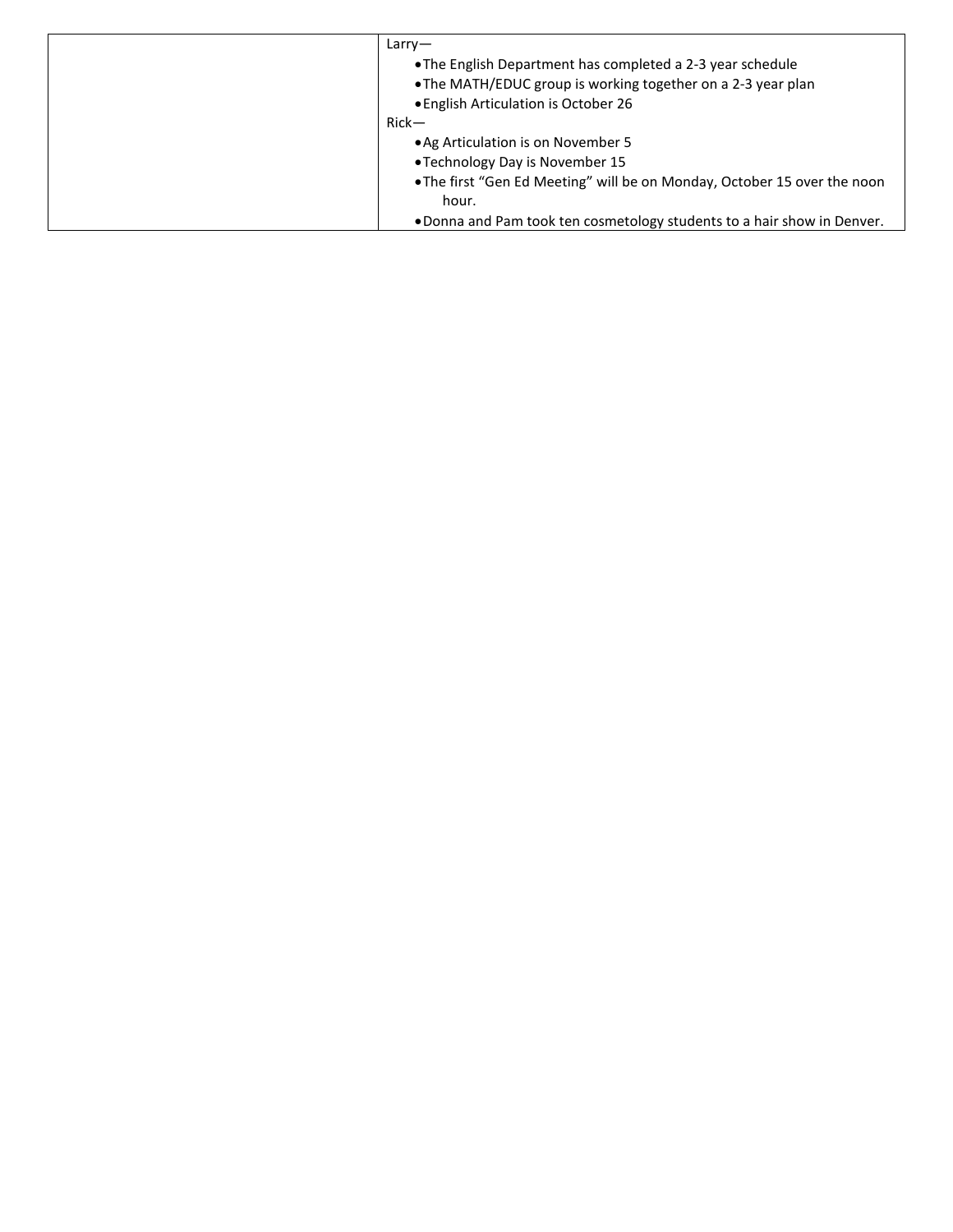**Minutes**

**Thursday, October 25, 2012**

**2:00PM-5:00PM -- AC Conference Room**

**Members :** Aaron Bahmer, Andy Espinoza, Chris Wenzel, Dee Ludwig, Diane McQueen, Gwen Yung, Larry Curtis, Mike Durfee, Rex Cogdill, Rick Vonburg

**Members Absent:** Kate Steinbock, Becky Lorenz **Guest:** Ed Bittner

| <b>AGENDA</b>                           | Action                                                                                                                 |
|-----------------------------------------|------------------------------------------------------------------------------------------------------------------------|
| Approve Minutes of October 11, 2012     | It was moved and seconded to approve the minutes of October 11. Motion                                                 |
|                                         | carried.                                                                                                               |
| Curriculum Review (attached)            | LIBS 2280-Literature for Children-Semester Offered and Course<br>b <sub>1</sub>                                        |
| New Course<br>а.                        | Description change                                                                                                     |
| Course Change<br>b.                     | It was moved and seconded to approve the semester offered and the                                                      |
| <b>Course Deletion</b><br>c.            | course description. Motion carried.                                                                                    |
| Course(s) No Longer Offered<br>d.       | <b>ESL/EFL Teaching Certification Program</b><br>e.                                                                    |
| New Program<br>e.                       | It was moved and seconded to approve the ESL/EFL Teaching Certification                                                |
| f.<br>Program Change                    | Program. Motion carried.                                                                                               |
| Program Deletion<br>g.                  | Associate of Science-Mathematics-Program Credit Hour Change, and<br>f.<br>Curriculum Pattern Change for Sophomore Year |
|                                         | It was moved and seconded to approve the changes to the Associate of                                                   |
|                                         | Science-Mathematics program. Motion carried.                                                                           |
|                                         | Associate of Arts-Secondary Education, Mathematics-Curriculum Pattern                                                  |
|                                         | Change for Sophomore Year                                                                                              |
|                                         | It was moved and seconded to approve the changes to the Associate of                                                   |
|                                         | Arts-Secondary Education, Mathematics program. Motion carried.                                                         |
| Health Occupations Aptitude Examination | Ed Bittner shared sample questions for the PSB-Health Occupations Aptitude                                             |
|                                         | Examination. The hope is that this or something similar could be used as a                                             |
|                                         | placement test for future VTTK students. After further research, a formal                                              |
|                                         | proposal will be developed.                                                                                            |
| Hathaway Scholarship Extension Request  | It is possible to have an extension of the Hathaway Scholarship for certain                                            |
|                                         | programs, i.e. AAS degrees. Committee members were given a copy of the                                                 |
|                                         | extension request which included all necessary information concerning the                                              |
|                                         | extension.                                                                                                             |
| <b>Background Check Information</b>     | It was moved and seconded to approve using Certified Background for                                                    |
|                                         | background checks for HLTK, EDUC, and VTTK. The \$95 per student fee will                                              |
|                                         | cover sexual offender information, general criminal history, and adult and child                                       |
|                                         | neglect information. Student financial aid may be used to cover the cost. The                                          |
|                                         | fee will be attached to a specific class in each program. Motion carried.                                              |
| <b>WACCT Nominations</b>                | The committee voted to nominate Peggy Knittel for consideration for the 2012-                                          |
|                                         | 2013 WACCT Faculty Member Award.                                                                                       |
| Last Day Students May Register          | It was moved and seconded to specify in the catalog that the drop/add date will                                        |
|                                         | be four days after the start of the semester. Motion carried.                                                          |
|                                         | It was moved and seconded to specify in the catalog that the final day for initial                                     |
|                                         | enrollment be the Friday before the semester begins with the' exception being                                          |
|                                         | Block B classes, or classes with flexible starting dates which would be the Friday                                     |
|                                         | before the class begins. Motion carried                                                                                |
| Supreme Court                           | On November 27 a Supreme Court case will be heard in the EWC Fine Arts                                                 |
|                                         | Auditorium. This will be a wonderful opportunity for College students and high                                         |
|                                         | school students to observe a real supreme court trial. Division Chairs will share                                      |
|                                         | this information with their divisions.                                                                                 |
| Fall 2012 Total Student Withdrawal      | Only six students withdrew from all classes in Fall 2012.                                                              |
| Next CLC meeting                        | Thursday, November 1, 2:00PM-5:00PM in AC Conference Room.                                                             |
| Other:                                  |                                                                                                                        |
|                                         |                                                                                                                        |
|                                         |                                                                                                                        |
|                                         |                                                                                                                        |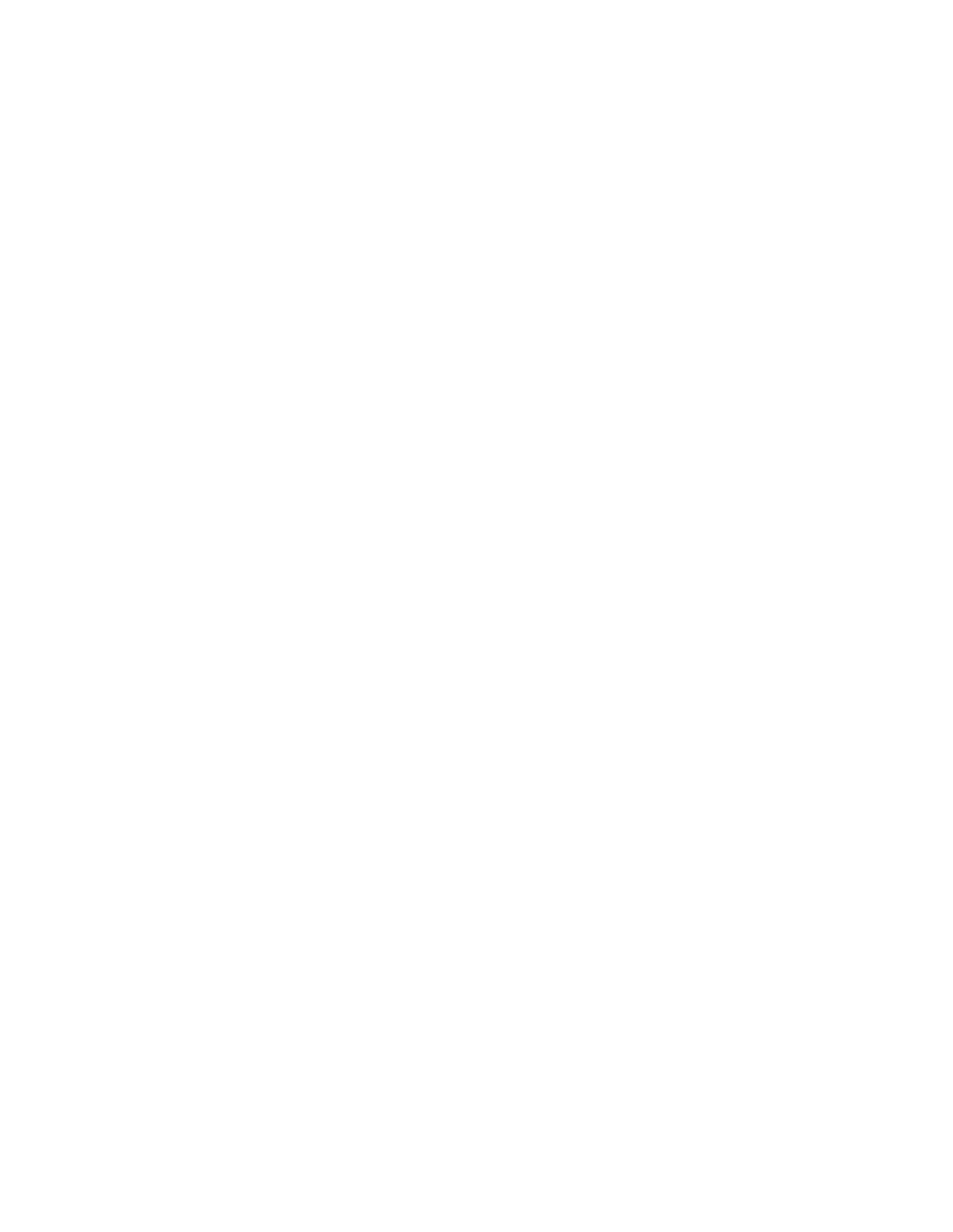**Agenda**

**Thursday, November 15, 2012**

**2:00PM-5:00PM -- AC Conference Room**

**Members :** Aaron Bahmer, Andy Espinoza, Becky Lorenz, Chris Wenzel, Dee Ludwig, Kate Steinbock, Larry Curtis, Rex Cogdill, Rick Vonburg

**Members Absent:** Diane McQueen, Gwen Yung, Mike Durfee

**Guest:** Michael DeMers

| AGENDA                                                                                                                                                                                                                     | Action                                                                                                                                                                                                                                                                                                                                                                                                                                                                                 |
|----------------------------------------------------------------------------------------------------------------------------------------------------------------------------------------------------------------------------|----------------------------------------------------------------------------------------------------------------------------------------------------------------------------------------------------------------------------------------------------------------------------------------------------------------------------------------------------------------------------------------------------------------------------------------------------------------------------------------|
| Approve Minutes of November 1, 2012                                                                                                                                                                                        | It was moved and seconded to approve the minutes of November 1. Motion<br>carried.                                                                                                                                                                                                                                                                                                                                                                                                     |
| Curriculum Review (attached)<br><b>New Course</b><br>a.<br>Course Change<br>b.<br><b>Course Deletion</b><br>c.<br>Course(s) No Longer Offered<br>d.<br>New Program<br>e.<br>Program Change<br>f.<br>Program Deletion<br>g. | EDEC 2000-Engaging Families in Early Childhood Settings-3 Cr. Hr.<br>a.<br>It was moved and seconded to approve EDEC 2000. Motion carried.<br>COSC 1200-Computer Information Systems-Prerequisite Change<br>b.<br>It was moved and seconded to approve deleting the current MATH 0920<br>prerequisite. Motion carried.<br>f.<br>Business Administration AAS-Curriculum Pattern Change<br>It was moved and seconded to approve the curriculum pattern change.<br><b>Motion carried.</b> |
|                                                                                                                                                                                                                            | Business Office Technology AAS-Curriculum Pattern Change<br>It was moved and seconded to approve the curriculum pattern change.<br><b>Motion carried.</b><br>Business Office Technology Certificate-Curriculum Pattern Change<br>It was moved and seconded to approve the curriculum pattern change.<br><b>Motion carried.</b>                                                                                                                                                         |
|                                                                                                                                                                                                                            | Music Education-Curriculum Pattern Change<br>It was moved and seconded to table the Music Education Program changes<br>for the December 6 meeting. Motion carried.                                                                                                                                                                                                                                                                                                                     |
| Supreme Court Oral Argument                                                                                                                                                                                                | Large numbers of community members, high school students, and college<br>students are planning to attend. A reception will follow.                                                                                                                                                                                                                                                                                                                                                     |
| Why is it critical to attend and engage in class?                                                                                                                                                                          | Dee shared an informational handout speaking to the importance of attending<br>and engaging in class.                                                                                                                                                                                                                                                                                                                                                                                  |
| EDCI 5900-Practicum in College Teaching:<br>Transition Issues for Dual/Concurrent<br><b>Enrollment Faculty</b>                                                                                                             | This is a conference call for high school instructors who have not taught a<br>concurrent class but are interested in doing so.                                                                                                                                                                                                                                                                                                                                                        |
| <b>ABE Transitions to College</b>                                                                                                                                                                                          | It was moved and seconded to approve Diane McQueen's new direction for<br>students who have tested into developmental levels to help them transition into<br>college by enrolling in a one month intensive literacy skill improvement<br>program. Motion carried. Court Merrigan and Diane are working together on<br>this and the Bridge program.                                                                                                                                     |
| <b>Next CLC Meeting</b>                                                                                                                                                                                                    | Thursday, December 6, 2:00PM-5:00PM in AC Conference Room.                                                                                                                                                                                                                                                                                                                                                                                                                             |
| Other:                                                                                                                                                                                                                     | Michael DeMers-<br>. Michael has been traveling to Douglas to teach a Topics Course in guitar<br>for five students.<br>. The EWC music concert will be on December 6. Refreshments will be<br>furnished by Community Education<br>$Kate-$<br>• Reminds everyone to complete CATs<br>.CATs training on Friday, November 16                                                                                                                                                              |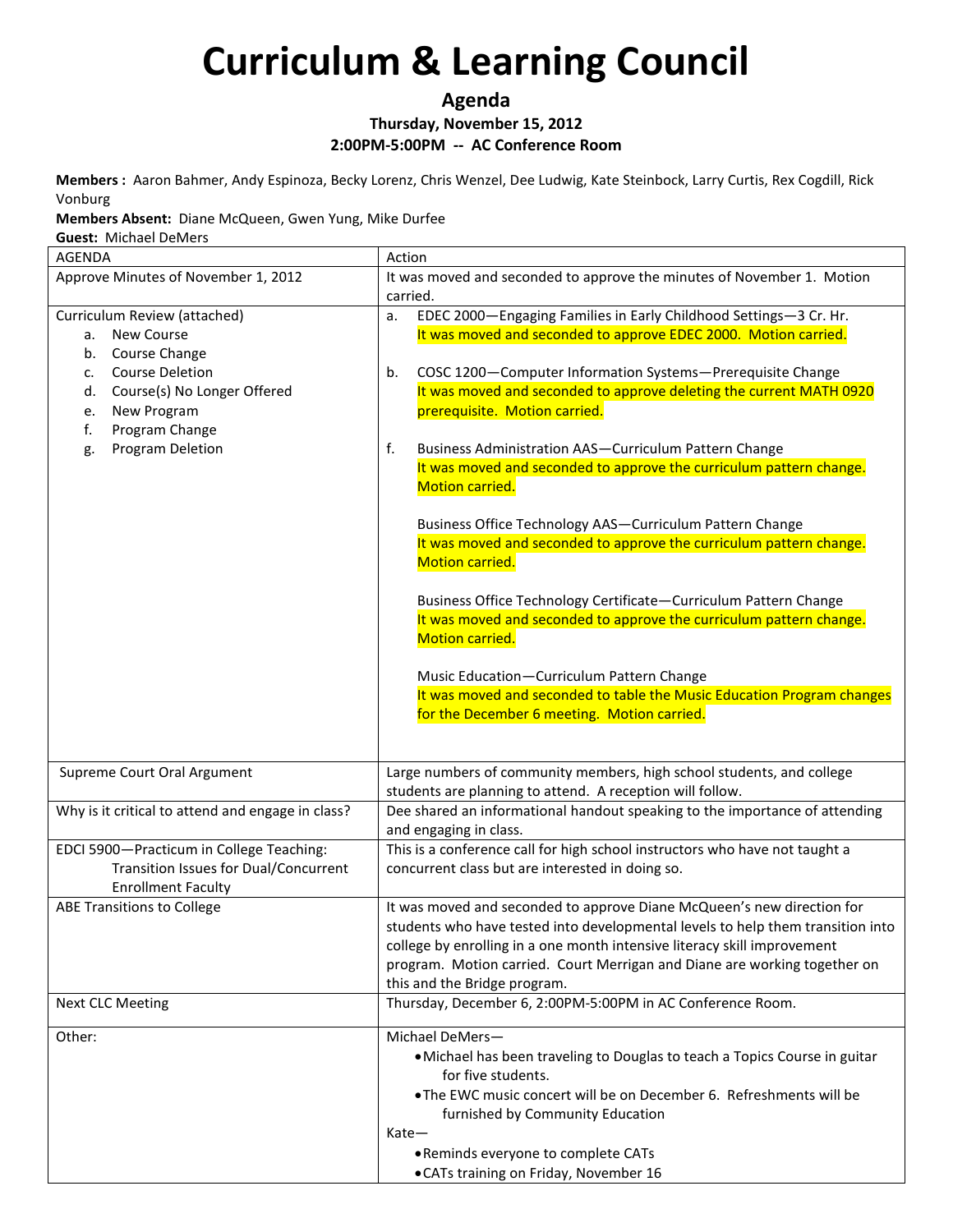| Becky-                                                                                                          |
|-----------------------------------------------------------------------------------------------------------------|
| .14. The first Library Council Advisory meeting was held on November 14.                                        |
| . The Library Christmas Party will begin at 7:00PM on December 10                                               |
| Chris-                                                                                                          |
| . EWC received full AVMA accreditation for the Veterinary Technology                                            |
| Program.                                                                                                        |
| $Rick-$                                                                                                         |
| . Skills USA submitted a grant to Lowes for materials to be used in the new<br>high tunnels.                    |
| . Rob Eirich is taking the livestock judging team to Oklahoma for a practice<br>contest.                        |
| .Today, November 15, is Technology day.                                                                         |
| .DOC training for computer instructors will be tomorrow.                                                        |
| . Tanner Tipsword is at the welding competition in Las Vegas. His next                                          |
| competition will be in Texas where one welder will be chosen to                                                 |
| represent the United States Welding Society in Germany.                                                         |
| $Andy-$                                                                                                         |
| • Andy shared his frustration with our-or anyone's-ability to keep up with<br>the RAPID changes in technology.  |
| $Rex-$                                                                                                          |
| . The CLC approved students registering for SP/13 AND SU/13 so<br>registration is underway!                     |
| . Anyone wishing to help with the Evening of Elegance on December 5                                             |
| needs to see Deb Doren.                                                                                         |
| . On December 6, 1:00-2:30pm there will be a Webinar about conducting<br>difficult conversations with students. |
| Aaron-                                                                                                          |
| .David delivered IPads and training to the Douglas campus.                                                      |
| Larry                                                                                                           |
| • Sixty to seventy students attended the election party.                                                        |
| • Michael DeMers took seven students to the Denver Symphony.                                                    |
| $Dee-$                                                                                                          |
| . Torrington High School students visited to discuss face to face classes that                                  |
| EWC might consider offering during the summer session.                                                          |
| • A CROA expert has been on campus providing training.                                                          |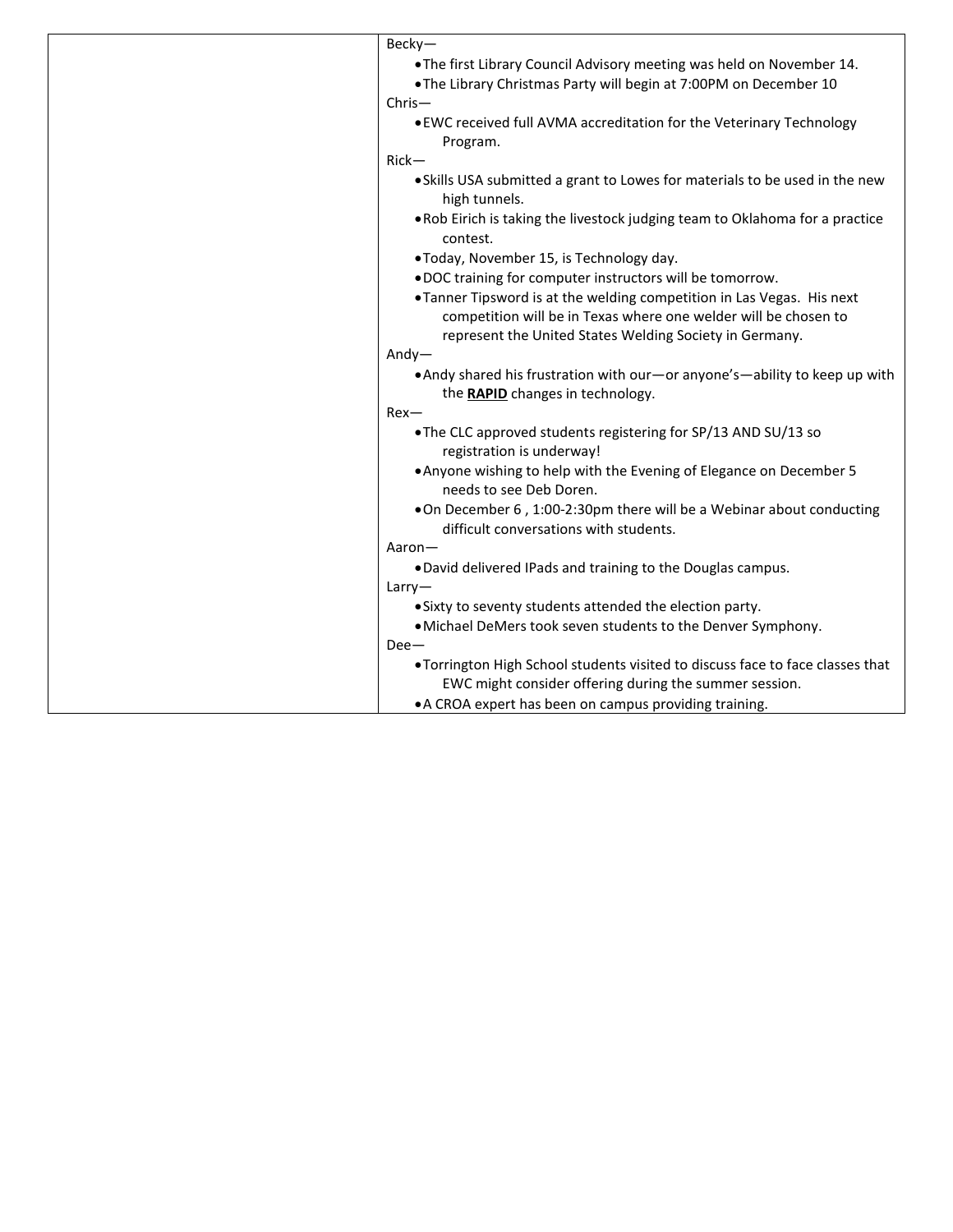**Minutes**

**Thursday, December 6, 2012**

**2:00PM-5:00PM -- AC Conference Room**

**Members :** Aaron Bahmer, Andy Espinoza, Chris Wenzel, Dee Ludwig, Diane McQueen, Kate Steinbock, Larry Curtis, Mike Durfee, Rex Cogdill, Rick Vonburg

**Absent:** Becky Lorenz, Gwen Yung

**Guests:** Cook Bittner, Michelle Lett, Susan Walker

| <b>AGENDA</b>                            | Action                                                                                                                                  |
|------------------------------------------|-----------------------------------------------------------------------------------------------------------------------------------------|
| Approve Minutes of November 1, 2012      | It was moved and seconded to approve the minutes of November 1. Motion                                                                  |
|                                          | carried.                                                                                                                                |
| Curriculum Review (attached)             | ART 2074-Art in the Elementary School-3 Cr. Hr.<br>a.                                                                                   |
| New Course<br>а.                         | It was moved and seconded to approve Art in the Elementary School.                                                                      |
| Course Change<br>b.                      | It not count it as UW Cultural Context at the present time. Motion carried.                                                             |
| <b>Course Deletion</b><br>$\mathsf{C}$ . |                                                                                                                                         |
| Course(s) No Longer Offered<br>d.        | VTTK 1925-Introductory Chemistry for Life Sciences-2 Cr. Hr.                                                                            |
| New Program<br>e.                        | This is a new course to replace part of VTTK 1900.                                                                                      |
| Program Change<br>f.                     |                                                                                                                                         |
| Program Deletion<br>g.                   | VTTK 1950-Introductory Cellular Biology-2 Cr. Hr.                                                                                       |
|                                          | It was moved and seconded to approve VTTK 1950. Motion carried.                                                                         |
|                                          | This new course also replaces part of VTTK 1900.                                                                                        |
|                                          |                                                                                                                                         |
|                                          | ART 1110-Foundations: Two-Dimensional<br>b.                                                                                             |
|                                          | ART 1120-Foundations: Three-Dimensional                                                                                                 |
|                                          | ART 1130-Foundation: Color Theory                                                                                                       |
|                                          | ART 1179-Photoshop                                                                                                                      |
|                                          | ART 2210-Painting I                                                                                                                     |
|                                          | ART 2410-Ceramics                                                                                                                       |
|                                          | Request that all above ART courses to count toward VPFA General Ed                                                                      |
|                                          | Requirement.                                                                                                                            |
|                                          | It was moved and seconded to approve each of the above art courses as a                                                                 |
|                                          | <b>VPFA General Ed Requirement. Motion carried.</b>                                                                                     |
|                                          |                                                                                                                                         |
|                                          | EDEC 1100-Observation & Guidance of Young Children--Add prerequisite                                                                    |
|                                          | It was moved and seconded to approve the prerequisite to read:                                                                          |
|                                          | Successful completion of EDEC 1020 with a grade of "C" or better or                                                                     |
|                                          | concurrent enrollment in EDEC 1020. Motion carried.                                                                                     |
|                                          |                                                                                                                                         |
|                                          | EDFD 2020-Foundations of Education-Description/Prerequisite Change<br>It was moved and seconded to approve changes to EDFD 2020. Motion |
|                                          | carried.                                                                                                                                |
|                                          |                                                                                                                                         |
|                                          | EDUC 2100-Practicum in Teaching---Description/Prerequisite Change                                                                       |
|                                          | It was moved and seconded to approve changes to EDUC 2100. Motion                                                                       |
|                                          | carried.                                                                                                                                |
|                                          |                                                                                                                                         |
|                                          | MATH 1100-Numbers & Operations for Elementary School Teachers-                                                                          |
|                                          | Request to include MATH 1100 as a General Education option under                                                                        |
|                                          | <b>Mathematics</b>                                                                                                                      |
|                                          | It was moved and seconded to approve. Motion carried.                                                                                   |
|                                          |                                                                                                                                         |
|                                          | VTTK 1625-Laboratory Analysis-Change prerequisite-                                                                                      |
|                                          | It was moved and seconded to approve the prerequisite to read:                                                                          |
|                                          | Successful completion of VTTK 1620 with a grade of "C" or better. Motion                                                                |
|                                          | carried.                                                                                                                                |
|                                          |                                                                                                                                         |
|                                          |                                                                                                                                         |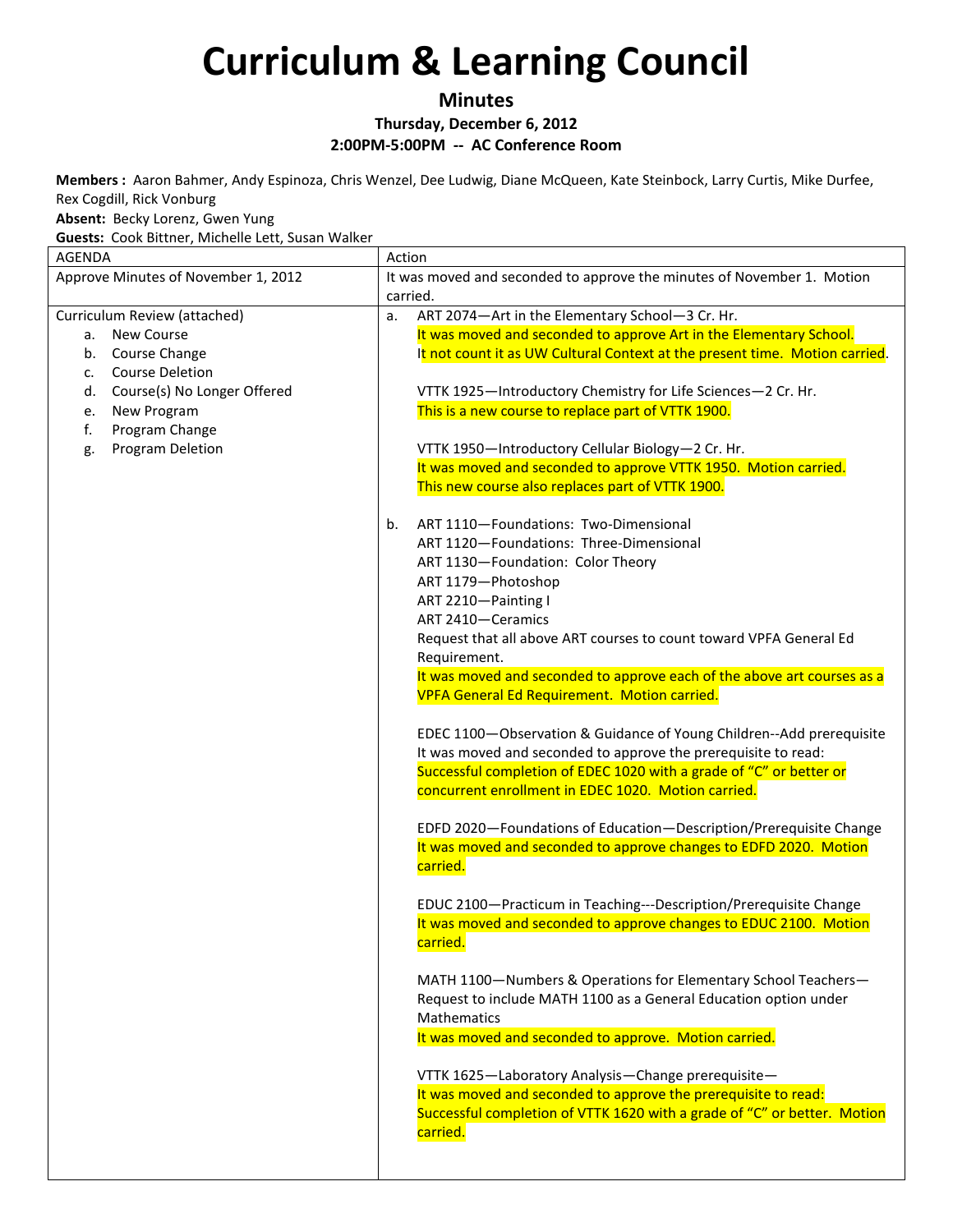|                                              | CMAP 1995-Certification Preparation<br>c.                                                |
|----------------------------------------------|------------------------------------------------------------------------------------------|
|                                              | It was moved and seconded to approve deleting CMAP 1995. Motion                          |
|                                              | carried.                                                                                 |
|                                              |                                                                                          |
|                                              | VTTK 1900-Vet Tech Biochemistry                                                          |
|                                              | VTTK 1925 and VTTK 1950 will become blocked courses that will replace                    |
|                                              | VTTK 1900. Effective FA/13.                                                              |
|                                              |                                                                                          |
|                                              | Veterinary Assistants & Laboratory Animal Caretakers Certificate<br>e.                   |
|                                              | A new VTTK Certificate Program was discussed. The forms for the new                      |
|                                              | program will be brought to the January 24 meeting.                                       |
|                                              | f.<br>Child Development Certificate-Curriculum Pattern Change                            |
|                                              | It was moved and seconded to approve the curriculum pattern changes.                     |
|                                              | <b>Motion carried.</b>                                                                   |
|                                              |                                                                                          |
|                                              | Certificate-Computer Applications-Curriculum Pattern Change                              |
|                                              | It was moved and seconded to approve the curriculum pattern changes.                     |
|                                              | <b>Motion carried.</b>                                                                   |
|                                              |                                                                                          |
|                                              | Music Education-Curriculum Pattern Change                                                |
|                                              | It was moved and seconded to approve the curriculum pattern changes.                     |
|                                              | <b>Motion carried.</b>                                                                   |
|                                              |                                                                                          |
|                                              | AAS--Veterinary Technology-Curriculum Pattern Change                                     |
|                                              | It was moved and seconded to approve the changes. Motion carried.                        |
|                                              |                                                                                          |
| HOAE & New VTTK Certificate Program          | It was moved and seconded to approve implementing the HOAE, Health                       |
|                                              | Occupation Aptitude Exam, for VTTK students effective FA/13. Motion carried.             |
|                                              | Information concerning the HOAE will be included in the catalog near the                 |
|                                              | placement test guide.                                                                    |
| Recruitment Strategies-Zach & Mai Lee & Tami | Recruitment Strategies will be discussed at the January 243 meeting.                     |
| Proposed Concurrent ENGL 0640 and ENGL 1010  | Concurrent ENGL 0640 and ENGL 1010 was tabled for discussion at a future                 |
| Course                                       | meeting.                                                                                 |
| Governor's Recommended Budget                | The committee reviewed the Governor's budget.                                            |
|                                              |                                                                                          |
| ABE Program from 1967 to Present             | Diane McQueen shared a wonderful digital presentation about the ABE program              |
|                                              | that she developed.                                                                      |
| In-Service Agenda                            | A draft of the Spring 2013 In-Service agenda was shared with the committee.              |
| Incomplete Grade Verbiage                    | It was moved and seconded to approve catalog verbiage concerning incomplete              |
|                                              | grades to read:                                                                          |
|                                              | If the course work is not completed by the designated time and withing                   |
|                                              | the designated semester, the grade of "X" will revert to a grade of "F"                  |
|                                              | or "W" at the discretion of the instructor. (page 40 of the 2012-2013                    |
|                                              | catalog)                                                                                 |
|                                              | Motion carried.                                                                          |
| <b>Registration Date for New Students</b>    | The last day new students may register will be on the Friday before classes              |
|                                              | begin.                                                                                   |
| Withdrawal From Individual Classes           | It was moved and seconded to approve leaving the verbiage for "Withdrawal                |
|                                              | From Individual Classes" as it currently is in the 2012-2013 catalog. Motion<br>carried. |
| Next CLC Meeting                             | Thursday, January 24, 2:00PM-5:00PM in AC Conference Room.                               |
| Other                                        | No "Other." I was so relieved!                                                           |
|                                              |                                                                                          |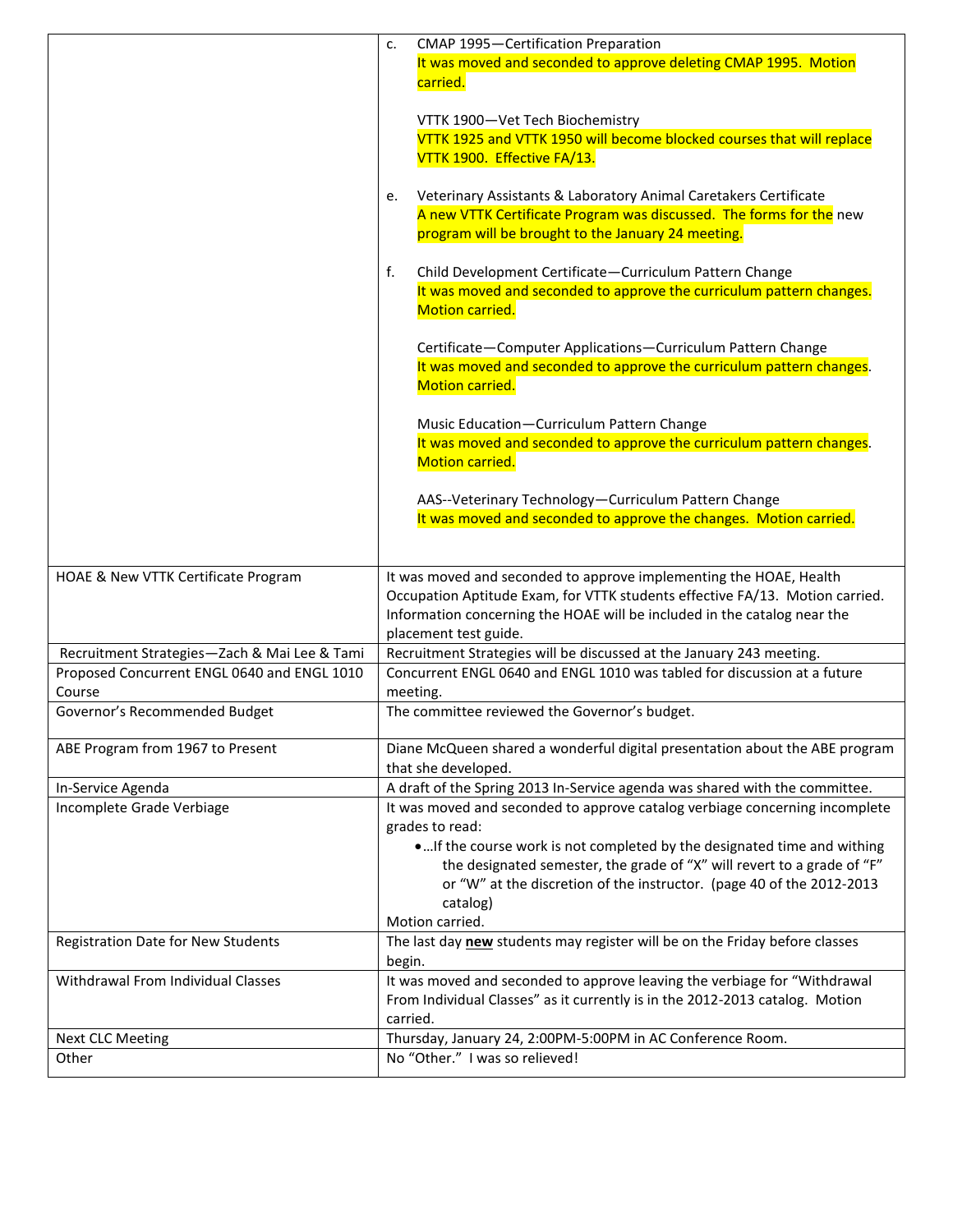**Minutes**

**Thursday, January 24, 2013**

**2:00PM-5:00PM -- AC Conference Room**

**Members :** Aaron Bahmer, Andy Espinoza, Becky Lorenz, Chris Wenzel, Dee Ludwig, Gwen Yung, Mike Durfee, Rex Cogdill, Rick Vonburg

**Members Absent:** Diane McQueen, Kate Steinbock, Larry Curtis

**Visitors:** Cook Bittner, Viqi Garcia, Michelle Lett, Susan Walker, Muriel de Ganahl

| <b>AGENDA</b>                                | Action                                                                                                   |
|----------------------------------------------|----------------------------------------------------------------------------------------------------------|
| Approve Minutes of December 6, 2012          | It was moved and seconded to approve the minutes of December 6, 2012.                                    |
|                                              | Motion carried.                                                                                          |
| Curriculum Review (attached)                 | VTTK 1510-- Clinical Techniques I-3 Cr. Hr.<br>a.                                                        |
| <b>New Course</b><br>а.                      | It was moved and seconded to approve VTTK 1510. Motion carried.                                          |
| Course Change<br>b.                          |                                                                                                          |
| <b>Course Deletion</b><br>c.                 | VTTK 1520-Clinical Techniques II-4 Cr. Hr.                                                               |
| Course(s) No Longer Offered<br>d.            | It was moved and seconded to approve VTTK 1520. Motion carried.                                          |
| New Program<br>e.                            |                                                                                                          |
| f.<br>Program Change                         | MATH 1100 -- Numbers & Operations for Elementary School Teachers-<br>b.                                  |
| Program Deletion<br>g.                       | Prerequisite Change                                                                                      |
|                                              | It was moved and seconded to approve changing the prerequisite from                                      |
|                                              | MATH 0920 to MATH 0930. Motion carried.                                                                  |
|                                              | MATH 2120-- Geometry & Measurement for Elementary School Teachers-                                       |
|                                              | Prerequisite Change                                                                                      |
|                                              | It was moved, seconded and approved to change the description and<br>prerequisite for MATH 2120 to read: |
|                                              | This course is a continuation of MATH 1100. The purpose of this course is to                             |
|                                              | prepare students to be competent in teaching the major concepts and                                      |
|                                              | practical skills related to data analysis, probability, geometry and                                     |
|                                              | measurement. Students enrolling this course must also enroll concurrently                                |
|                                              | in EDEL 2410, Elementary School Math Seminar II.                                                         |
|                                              | Prerequisite: MATH 1100 with a grade of "C" or better or consent of                                      |
|                                              | instructor.                                                                                              |
|                                              |                                                                                                          |
|                                              | MATH 1105-- Data, Probability, and Algebra for Elementary School<br>c.                                   |
|                                              | Teachers-                                                                                                |
|                                              | It was moved and seconded to approve the deletion of MATH 1105 effective                                 |
|                                              | FA/14. The motion failed. It was then moved and seconded to table the                                    |
|                                              | cancellation request for further research. Motion carried.                                               |
|                                              | Veterinary Aide Certificate-26 Cr. Hr.<br>е.                                                             |
|                                              | It was moved and seconded to approve the new 26 hour certificate                                         |
|                                              | program-Veterinary Aide Certificate. Motion carried. It will go to the                                   |
|                                              | <b>EWC Board of Trustees and the Wyoming Community College Commission</b>                                |
|                                              | for their approval.                                                                                      |
|                                              | f.<br>Elementary Education-Cr. Hr. and Curriculum Pattern Change                                         |
|                                              | It was moved and seconded to approve the Cr. Hr. and Curriculum Pattern                                  |
|                                              | Change for Elementary Education. Motion carried.                                                         |
|                                              |                                                                                                          |
|                                              |                                                                                                          |
| Recruitment Strategies-Mai Lee               | Mai Lee shared ways that students are recruited to Eastern Wyoming College.                              |
|                                              | The committee shared suggestions on additional things that can be done to aid                            |
|                                              | student recruitment.                                                                                     |
| Reverse Transfer-Lindsay Parker and Jennifer | Lindsay Parker and Jennifer Lycero were on hand to answer any questions                                  |
| Lycero, University of Phoenix                | concerning the reverse transfer to the University of Phoenix.                                            |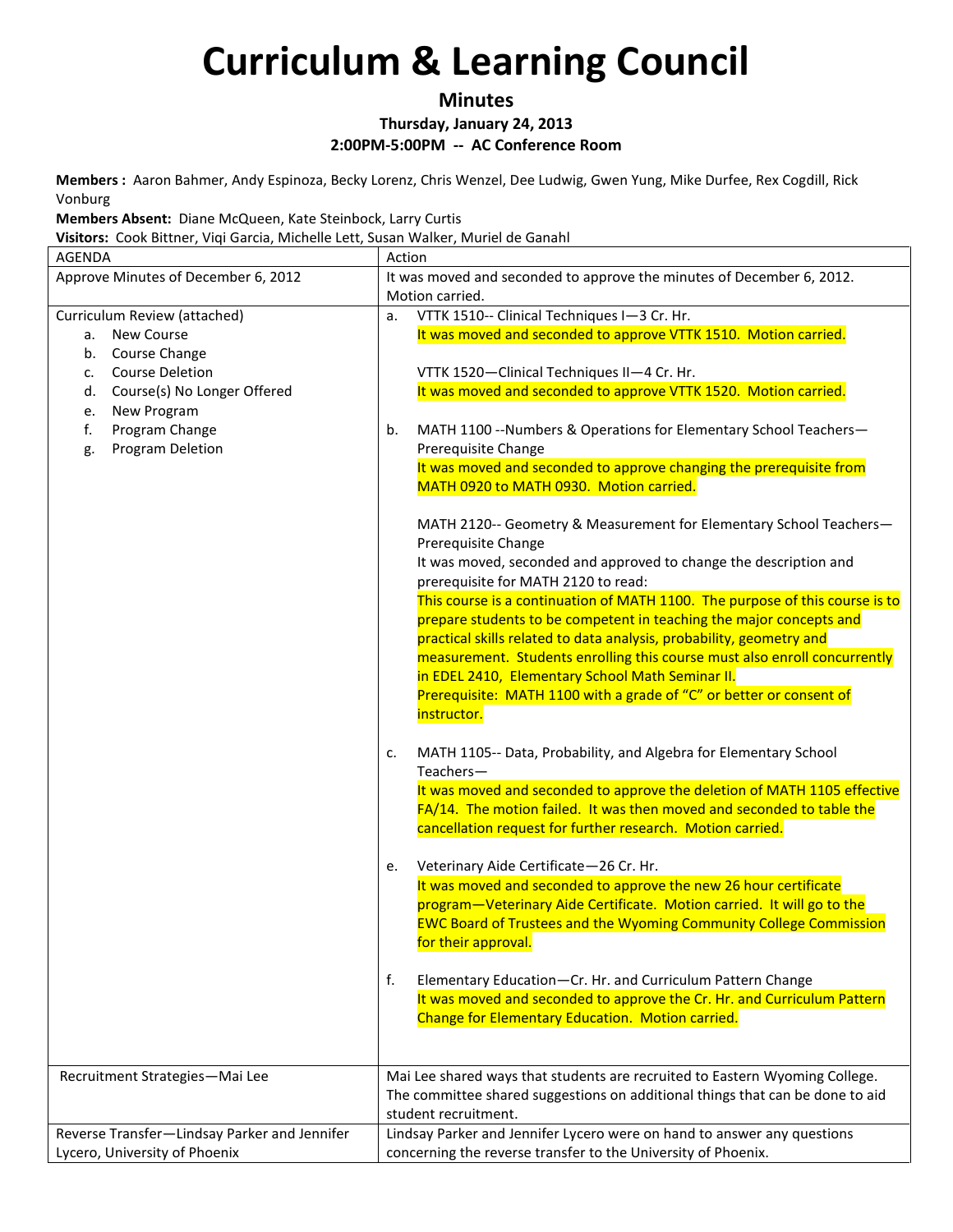| <b>EWC Testing Center Statistics</b>         | Janet provided the committee with the number of tests that were administered      |
|----------------------------------------------|-----------------------------------------------------------------------------------|
|                                              | through the Testing Center October 2012 through December 2012.                    |
| Field Trip Permission Form & Student         | On Tuesday, February 19 Amy Covington will accompany students interested in       |
| <b>Expectation Agreement</b>                 | transferring to UW to Laramie. The bus will leave at 7:15 a.m. The sign-up sheet, |
|                                              | the Field Trip Permission Form, and the Student Expectation Agreement are in      |
|                                              | Debbie Ochsner's office.                                                          |
| Tabulation concerning the Results of General | It was moved and seconded to approve the recommendations of the General           |
| <b>Education Committee</b>                   | Education Committee. Motion carried.                                              |
|                                              | • Take the section in the catalog now labeled "General Education                  |
|                                              | Requirements" and move it to p. 72 and rename "Expected Student                   |
|                                              | Outcomes" (this is the section that lists the CATSI competencies); and            |
|                                              | rename the section starting on p. 67 "General Education                           |
|                                              | Requirements" (currently this section is titled "Degree Requirements")            |
|                                              | .On pp. 67-68 of the Catalog, keep the Mathematics, Lab Science,                  |
|                                              | Humanities, Visual, Performing Fine Arts, Social Science, Cultural                |
|                                              | Awareness, and PE Area I and Area II categories, but collapse the other           |
|                                              | areas into a category named "Foundations." This category would                    |
|                                              | include HMDV 1000 College Studies (with possibility of adding HMDV                |
|                                              | 1025 Orientation to Distance Learning and HMDV 1250 Students by                   |
|                                              | Design); ENGL 1010 English I: Composition, ENGL 1020 English II (with             |
|                                              | the possibility of adding TECH 1005 Applied Technical Writing); and               |
|                                              | POLS 1000 American & Wyoming Government of HIST 1211 U.S. to                      |
|                                              | 1865 or HIST 1221 U.S. from 1865.                                                 |
|                                              | . In conjunction with Division Chairs have Departments go over the classes        |
|                                              | currently listed in the various categories on pp. 67-68 and, taking into          |
|                                              | account number of times offered, number of times cancelled, and                   |
|                                              | number of enrolled students, decide whether courses should remain                 |
|                                              | on the list.                                                                      |
| <b>Next CLC Meeting</b>                      | Thursday, March 7, 2:00PM-5:00PM in AC Conference Room.                           |
| Other:                                       |                                                                                   |
|                                              |                                                                                   |
|                                              |                                                                                   |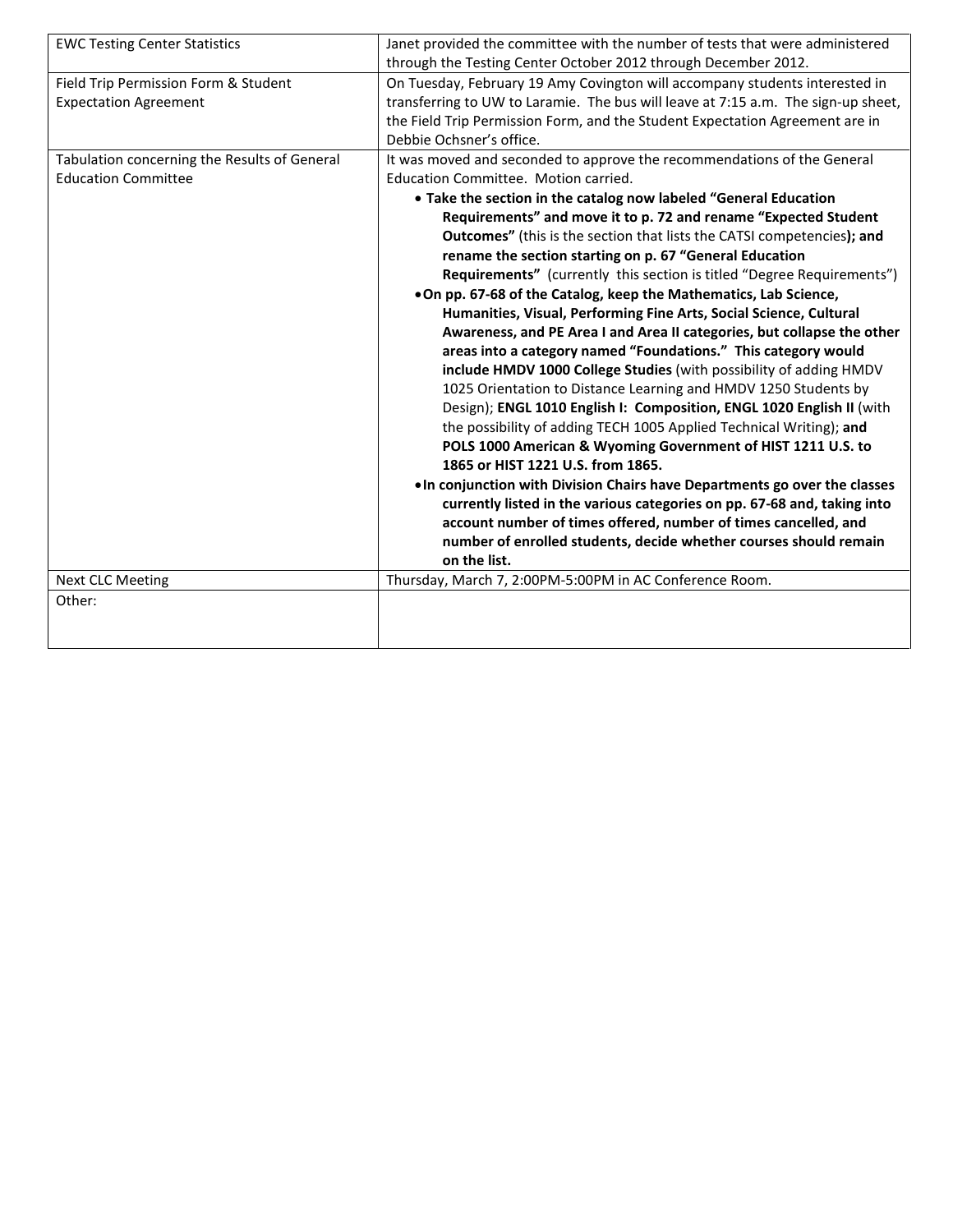### **Minutes**

**Thursday, February 21, 2013**

**2:00PM-5:00PM -- AC Conference Room**

**Members Present:** Aaron Bahmer, Andy Espinoza, Becky Lorenz, Chris Wenzel, Dee Ludwig, Gwen Yung, Kate Steinbock, Larry Curtis, Mike Durfee, Rick Vonburg

**Members Absent:** Diane McQueen, Rex Cogdill

| <b>AGENDA</b>                                                                                                | Action                                                                                                                                                                                                                                                                                                                                                                                                                                                    |
|--------------------------------------------------------------------------------------------------------------|-----------------------------------------------------------------------------------------------------------------------------------------------------------------------------------------------------------------------------------------------------------------------------------------------------------------------------------------------------------------------------------------------------------------------------------------------------------|
| Approve Minutes of January 24, 2013                                                                          | It was moved and seconded to approve the minutes of January 24, 2013. Motion<br>carried.                                                                                                                                                                                                                                                                                                                                                                  |
| Curriculum Review (attached)                                                                                 | WELD 1850--Fundamentals of Fabrication-2 Cr. Hr.<br>a.                                                                                                                                                                                                                                                                                                                                                                                                    |
| New Course<br>а.<br>Course Change<br>b.<br><b>Course Deletion</b><br>c.<br>Course(s) No Longer Offered<br>d. | It was moved and seconded to approve WELD 1850. Motion carried.                                                                                                                                                                                                                                                                                                                                                                                           |
| New Program<br>e.<br>Program Change<br>f.<br>Program Deletion<br>g.                                          | Note: The requested prerequisite changes to the VTTK courses and the Deletion<br>of PEAT 2065 (listed below) were approved so the changes could be included in<br>the new catalog.<br>VTTK 1925-Introductory Chemistry for Life Sciences-Prerequisite Change<br>VTTK 1950-Introductory Cellular Biology-Prerequisite Change<br>VTTK 2550-Practical Surgical & Medical Experience II-Prerequisite Change<br>PEAT 2065-Varsity Cheerleading-Course Deletion |
| <b>Hispanic Student Success</b>                                                                              | The committee reviewed the list developed from the Spring 2013 In-Service. It<br>was suggested that a committee be developed to discuss high school junior and<br>senior high school visitation for Hispanic students.                                                                                                                                                                                                                                    |
| <b>Components of Graduation Initiative</b>                                                                   | The committee received a handout concerning components of graduation<br>including:<br>. Public Information Campaign<br>• Graduation Audits<br>• Stackable Awards<br>• Reverse Transfer Agreement<br>• Removing Barriers to Graduation<br>• Cultural Shift<br>• Change in Mission                                                                                                                                                                          |
| <b>NNER and Partnership Grounding</b><br>Synergy Program Update                                              | An informational handout was provided.                                                                                                                                                                                                                                                                                                                                                                                                                    |
| <b>Next CLC Meeting</b>                                                                                      | Thursday, March 7, 2:00PM-5:00PM in AC Conference Room.                                                                                                                                                                                                                                                                                                                                                                                                   |
| Other:                                                                                                       |                                                                                                                                                                                                                                                                                                                                                                                                                                                           |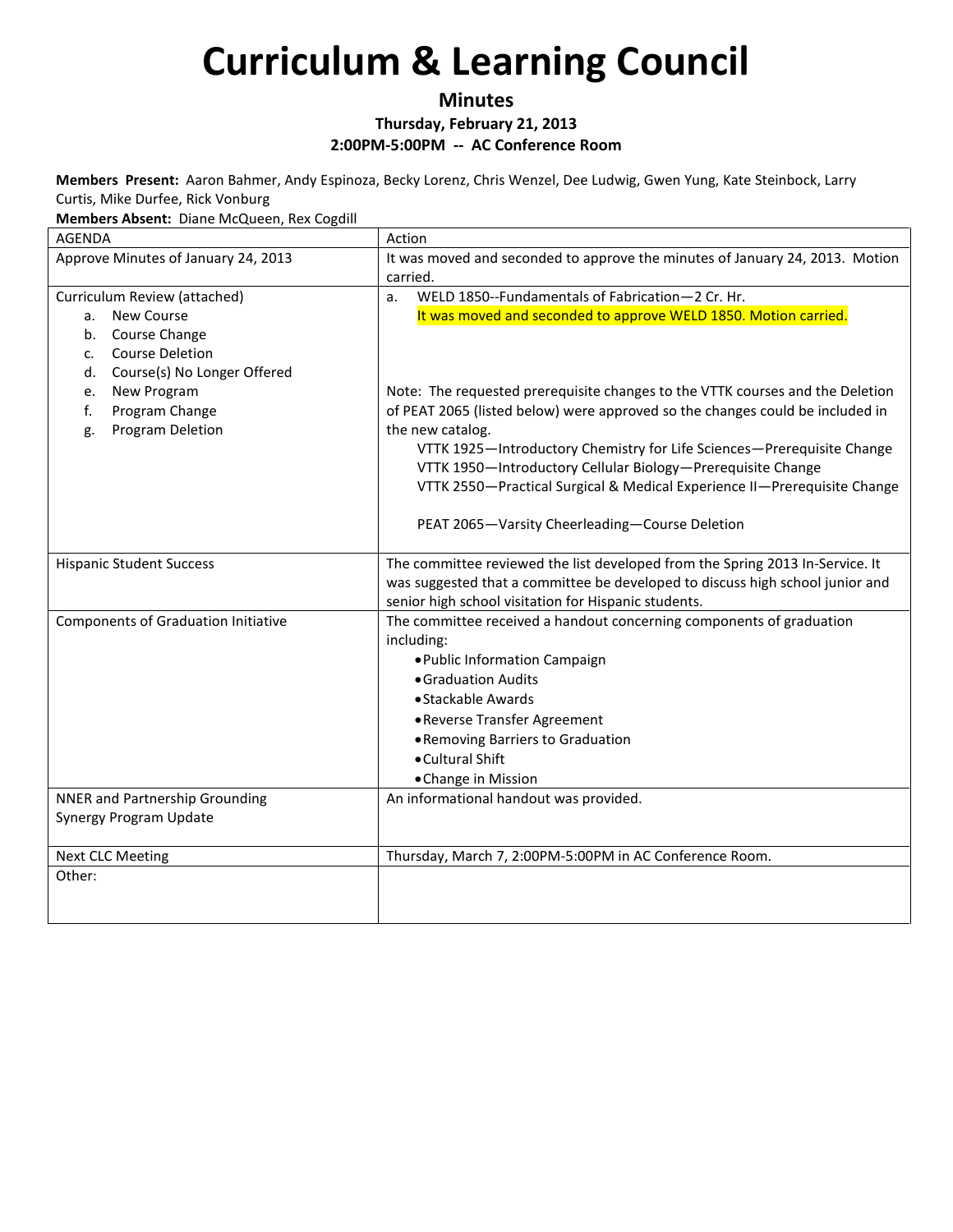### **Minutes**

### **Thursday, March 7, 2013**

**2:00PM-5:00PM -- AC Conference Room**

**Members :** Andy Espinoza, Becky Lorenz, Chris Wenzel, Dee Ludwig, Gwen Yung, Kate Steinbock, Larry Curtis, Mike Durfee, Rex Cogdill, Rick Vonburg

**Members Absent:** Aaron Bahmer, Diane McQueen

| <b>AGENDA</b>                                   | Action                                                                           |
|-------------------------------------------------|----------------------------------------------------------------------------------|
| Approve Minutes of February 21, 2013            | It was moved and seconded to approve. Motion carried.                            |
| Curriculum Review (attached)                    | ENGL 2350-American Fiction Writers-3 Cr. Hr.<br>a.                               |
| New Course<br>a.                                | It was moved and seconded to approve. Motion carried.                            |
| Course Change<br>b.                             |                                                                                  |
| Course Deletion<br>C <sub>1</sub>               | Music (Applied)—Curriculum Pattern Change—Add MUSC 2455 Convocation<br>f.        |
| Course(s) No Longer Offered<br>d.               | to each semester-0 Cr. Hr. change                                                |
| New Program<br>e.                               | It was moved and seconded to approve. Motion carried.                            |
| f.<br>Program Change                            |                                                                                  |
| <b>Program Deletion</b><br>g.                   |                                                                                  |
| Strategic Planning—Lynn Wamboldt                | The committee worked on the CLC Action Planning Worksheets.                      |
| AS degree transfers to Chadron                  | It is great news to have a written record of the transfer agreement with Chadron |
|                                                 | State College.                                                                   |
| Diversity Coordinator Job Responsibilities (for | As an informational piece, the list of job responsibilities for the Diversity    |
| informational purposes)                         | Coordinator was reviewed.                                                        |
| <b>Next CLC Meeting</b>                         | Thursday, April 4, 2:00PM-5:00PM in AC Conference Room.                          |
| Other:                                          |                                                                                  |
|                                                 |                                                                                  |
|                                                 |                                                                                  |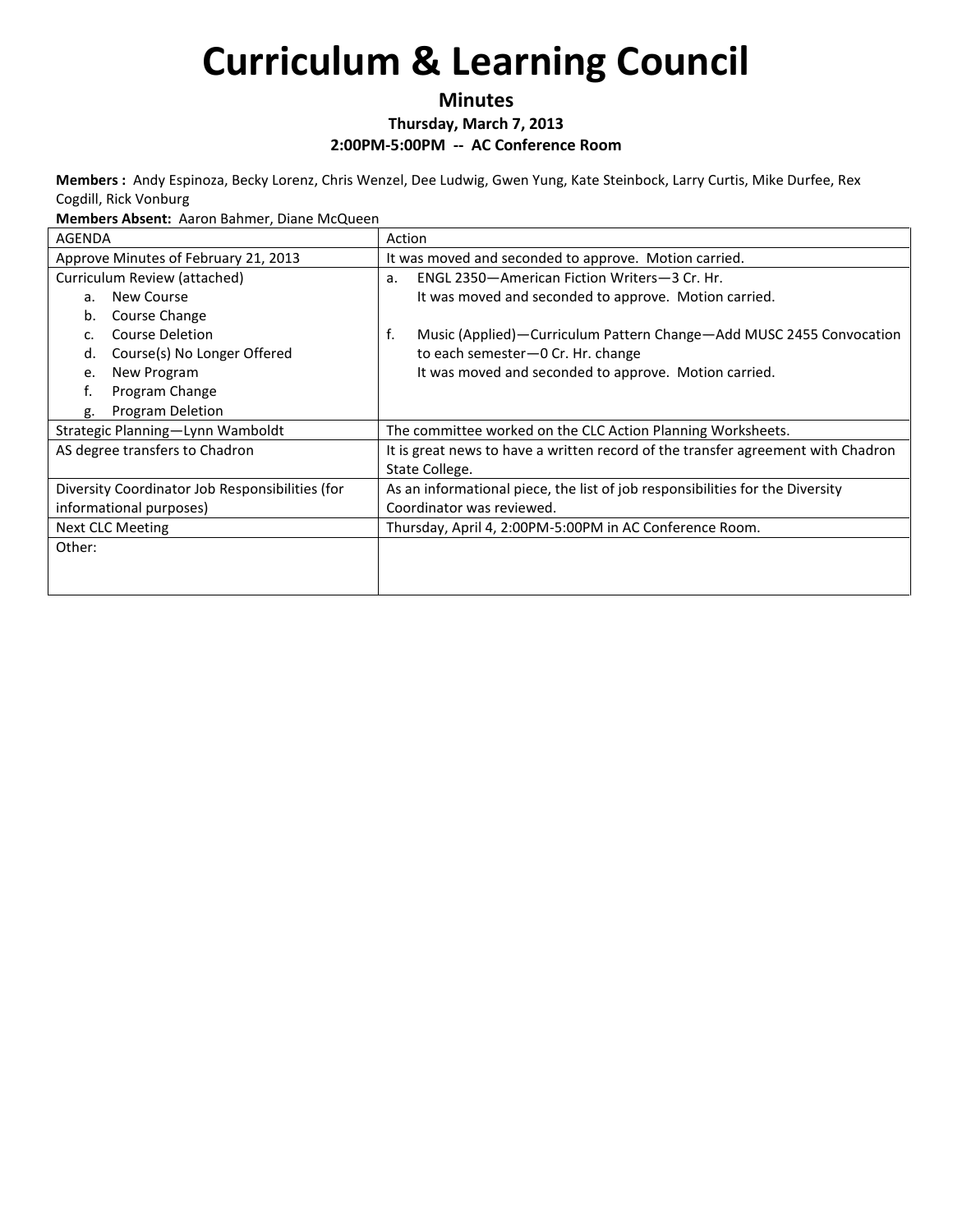### **Minutes**

**Thursday, March 21, 2013**

**2:00PM-5:00PM -- AC Conference Room**

**Members :** Aaron Bahmer, Andy Espinoza, Becky Lorenz, Chris Wenzel, Dee Ludwig, Gwen Yung, Kate Steinbock, Larry Curtis, Mike Durfee, Rex Cogdill, Rick Vonburg

**Members Absent:** Diane McQueen

| <b>AGENDA</b>                                   | Action                                                                            |
|-------------------------------------------------|-----------------------------------------------------------------------------------|
| Approve Minutes of March 7, 2013                | It was moved and seconded to approve the minutes of March 7, 2013. Motion         |
|                                                 | carried.                                                                          |
| Curriculum Review (attached)                    | PSYC 2080-Biological Psychology-3 Cr. Hr.<br>a.                                   |
| New Course<br>a.                                | It was moved and seconded to approve. Motion carried.                             |
| Course Change<br>b.                             |                                                                                   |
| <b>Course Deletion</b><br>c.                    | STAT 2070-Introductory Statistics for the Social Sciences-4 Cr. Hr.               |
| Course(s) No Longer Offered<br>d.               | It was moved and seconded to approve. Motion carried.                             |
| New Program<br>e.                               |                                                                                   |
| f.<br>Program Change                            |                                                                                   |
| Program Deletion<br>g.                          |                                                                                   |
| <b>Action Planning Worksheet</b>                | Suggested changes to the Action Planning Worksheet will be made.                  |
| Emergency Preparedness-Mike Durfee, Larry       | The committee meets monthly to discuss:                                           |
| Curtis                                          | •Code Red                                                                         |
|                                                 | • Chemical Disposal                                                               |
|                                                 | •Signage                                                                          |
|                                                 | • Fire Drills                                                                     |
|                                                 | • Crisis Management Plan                                                          |
| 2015-2016 Calendar - for planning academic year | It was moved and seconded to approve the draft of the FA/15, SP/16, and SU/16     |
|                                                 | calendars. Division Chairs will share them faculty at Division Meetings and bring |
|                                                 | faculty feedback to the Curriculum and Learning Council.                          |
| Summer Registration Sign-Up                     | It was moved and seconded to approve the "Summer Registration Sign-Up             |
|                                                 | Sheet" draft. Motion carried. Dee will forward the sign-p form to Rex and he will |
|                                                 | share it with faculty after Spring Break.                                         |
|                                                 | CANCEL April 4 meeting-                                                           |
|                                                 |                                                                                   |
| <b>Next CLC Meeting</b>                         | Thursday, April 18, 2:00PM-5:00PM in AC Conference Room.                          |
| Other:                                          |                                                                                   |
|                                                 |                                                                                   |
|                                                 |                                                                                   |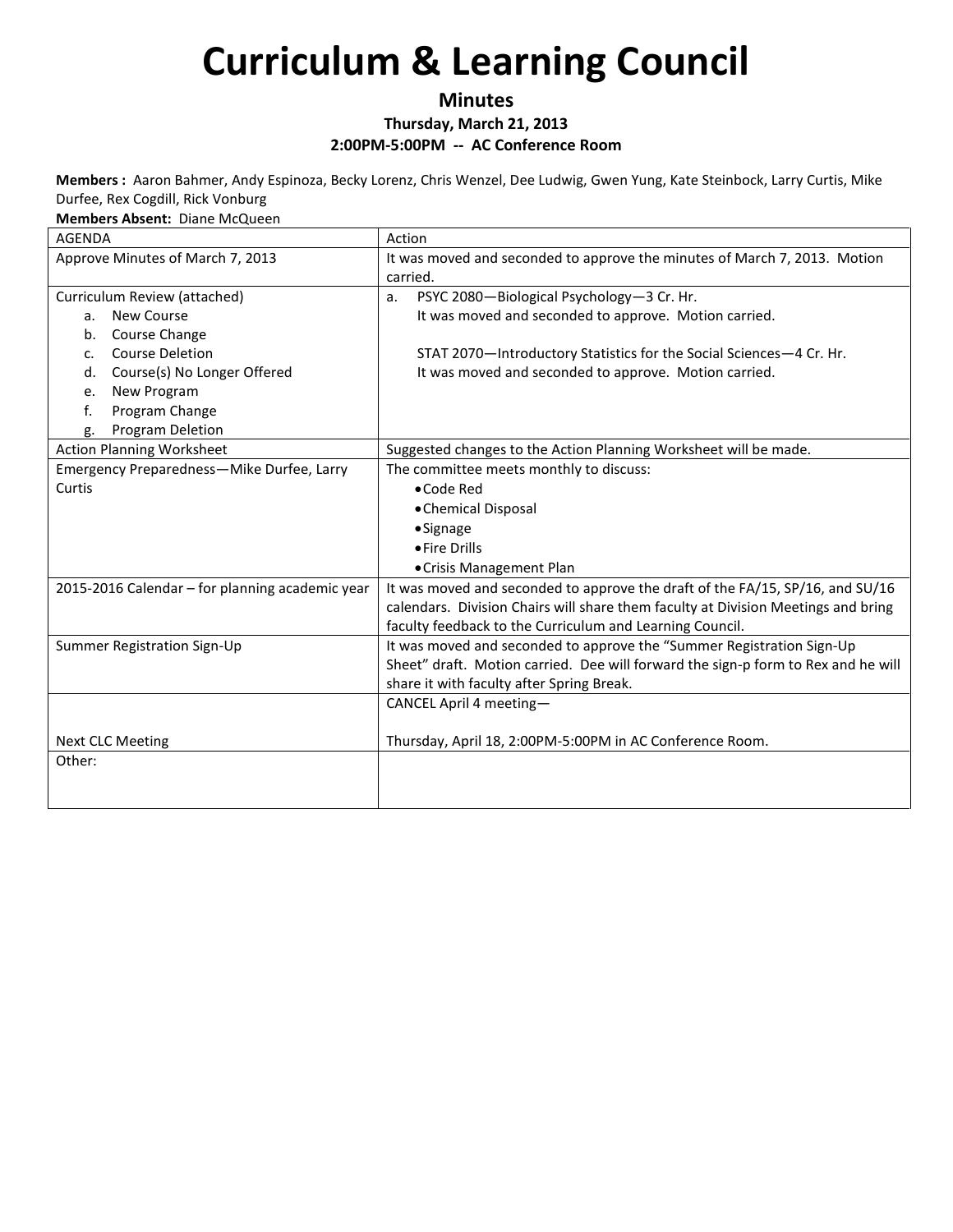### **Minutes**

**Thursday, April 18, 2013**

#### **2:00PM-5:00PM -- AC Conference Room**

**Members :** Aaron Bahmer, Andy Espinoza, Chris Wenzel, Dee Ludwig, Kate Steinbock, Larry Curtis, Mike Durfee, Rick Vonburg **Members Absent:** Diane McQueen, Rex Cogdill, Gwen Yung, Becky Lorenz

| <b>AGENDA</b>                                   | Action                                                                                                                         |
|-------------------------------------------------|--------------------------------------------------------------------------------------------------------------------------------|
| Approve Minutes of March 21, 2013               | It was moved and seconded to approve the minutes of March 21, 2013 as                                                          |
|                                                 | submitted. Motion carried.                                                                                                     |
| Curriculum Review (attached)                    | WELD 2990-Topics In: Semiautomatic Welding-Pipe-2 Cr. Hr.<br>a.                                                                |
| New Course<br>a.                                | It was moved and seconded to approve WELD 2990. Motion carried.                                                                |
| Course Change<br>b.                             |                                                                                                                                |
| <b>Course Deletion</b><br>C <sub>1</sub>        | f.<br>Plate Welding Certificate-has been run as a pilot program since FA/10 will                                               |
| Course(s) No Longer Offered<br>d.               | be submitted as a regular program                                                                                              |
| New Program<br>e.                               | It was moved and seconded to submit the Plate Welding Certificate program                                                      |
| f.<br>Program Change                            | as a regular program. Motion carried.                                                                                          |
| Program Deletion<br>g.                          |                                                                                                                                |
| Distance Learning Satisfaction Survey results   | Aaron reviewed and commented on the survey results.                                                                            |
| <b>EWC Testing Center Statistics</b>            | The committee reviewed the Testing Center statistics.                                                                          |
|                                                 |                                                                                                                                |
| 2015-2016 Calendar - for planning academic year | The calendar drafts will be discussed at the May 2 Curriculum & Learning<br>meeting since not all divisions had reviewed them. |
| Common Core to Curriculum: Five Big Ideas       | Shared the informational handout From Common Core Standards to Curriculum:                                                     |
|                                                 | Five Big Ideas for informational purposes                                                                                      |
|                                                 |                                                                                                                                |
| Next CLC Meeting                                | Thursday, May 2, 2:00PM-5:00PM in AC Conference Room.                                                                          |
| Other:                                          |                                                                                                                                |
|                                                 |                                                                                                                                |
|                                                 |                                                                                                                                |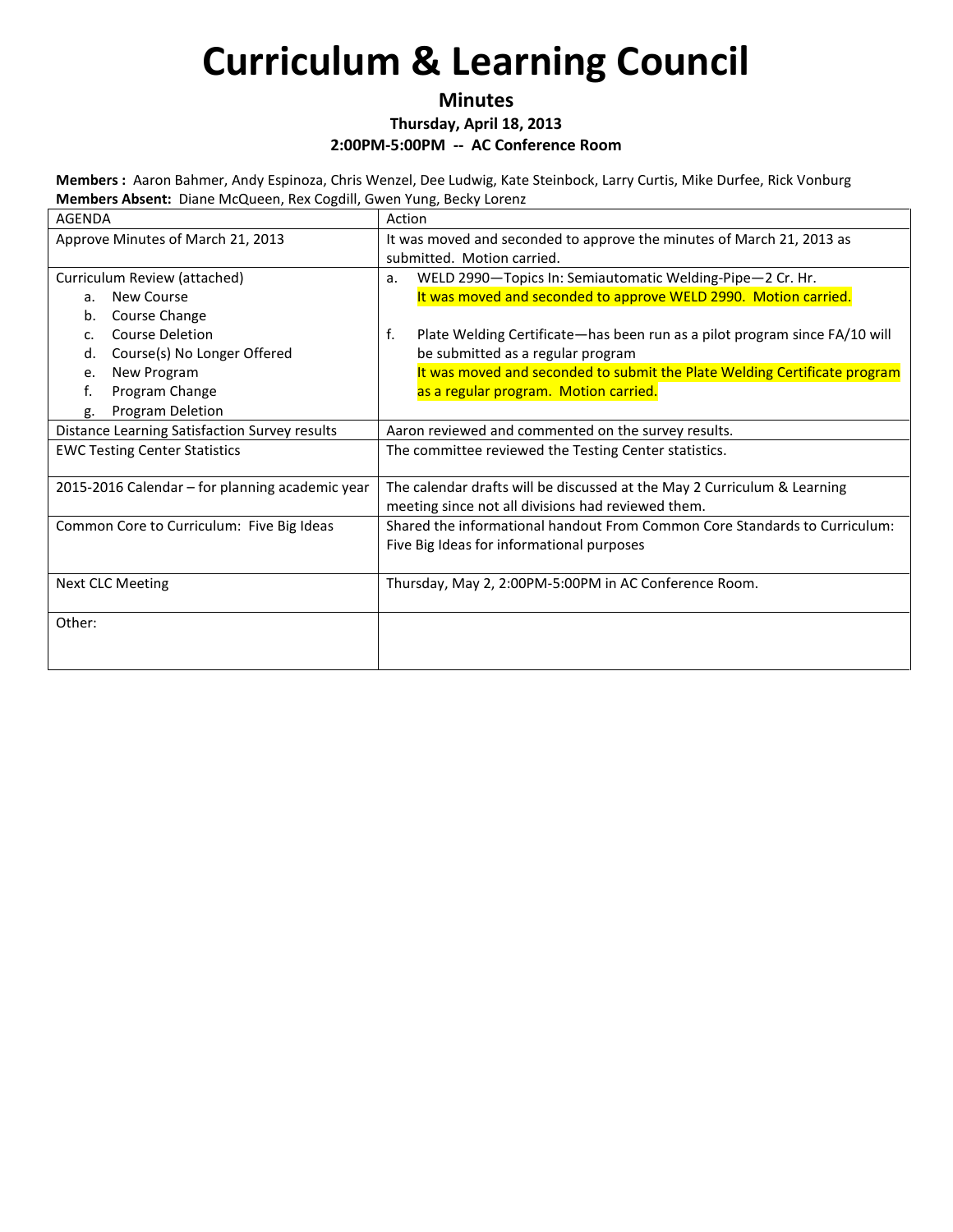### **Minutes**

**Thursday, May 2, 2013**

**2:00PM-5:00PM -- AC Conference Room**

**Members :** Aaron Bahmer, Chris Wenzel, Dee Ludwig, Kate Steinbock, Larry Curtis, Mike Durfee, Rex Cogdill, Rick Vonburg **Members Absent:** Andy Espinoza, Becky Lorenz, Diane McQueen, Gwen Yung

| AGENDA                                           | Action                                                                                                                                   |
|--------------------------------------------------|------------------------------------------------------------------------------------------------------------------------------------------|
| Approve Minutes of April 18, 2013                | It was moved and seconded to approve the minutes of April 18 as submitted.                                                               |
|                                                  | Motion carried.                                                                                                                          |
| Curriculum Review (attached)                     | MATH 1105-Data Probability & Algebra for Elem School Teachers-3 Cr.Hr.<br>c.                                                             |
| a. New Course                                    | It was moved and seconded to approve canceling MATH 1105. Motion                                                                         |
| Course Change<br>b.                              | carried.                                                                                                                                 |
| <b>Course Deletion</b><br>c.                     | Entrepreneurship-<br>f.                                                                                                                  |
| Course(s) No Longer Offered<br>d.<br>New Program | It was moved and seconded to approve submitting with changes as a<br>"regular" program. It is currently a Pilot Program. Motion carried. |
| e.<br>Program Change<br>f.                       |                                                                                                                                          |
| <b>Program Deletion</b><br>g.                    |                                                                                                                                          |
| New Distance Learning Course Offering<br>h.      |                                                                                                                                          |
| 2015-2016 Calendar - for planning academic year  | It was moved and seconded to approve the FA/15, SP/16, and SU/16 calendars.                                                              |
|                                                  | Motion carried. The calendars will be submitted to the EWC Board of Trustees                                                             |
|                                                  | on May 14 for Board approval.                                                                                                            |
| <b>Action Planning Worksheets</b>                | The Curriculum and Learning Council worksheets are done.                                                                                 |
| Set Summer CLC dates                             | Summer Curriculum and Learning meetings dates are set for 10:00AM-1:00PM                                                                 |
|                                                  | on the dates below. Lunch will be provided.                                                                                              |
|                                                  |                                                                                                                                          |
|                                                  | June 25 TEB 274                                                                                                                          |
|                                                  | July 16 AC Conference Room                                                                                                               |
| <b>Testing Center Statistics</b>                 | Janet provided the Testing Center statistics for April - June, 2013.                                                                     |
| On-line Student Evaluation of Faculty/Grade      | It was moved and seconded to continue blocking students from viewing their                                                               |
| book                                             | grades until they complete the evaluation. Motion carried unanimously.                                                                   |
| Other:                                           | Tim Anderson presented a plasma cutting demo for the committee.                                                                          |
|                                                  | $Rex-$                                                                                                                                   |
|                                                  |                                                                                                                                          |
|                                                  | $Rick-$                                                                                                                                  |
|                                                  | • Kaitlyn and Ty Steben are parents of a daughter, Laine Elizabeth Steben.                                                               |
|                                                  | • Great Ag Awards Banquet was held on Monday, April 29.                                                                                  |
|                                                  | . Business After Hours will be on the North Campus at 5:15 tonight, May 2.<br>$Christ-$                                                  |
|                                                  | . Rick Darnell took a group of students to a Cripto coding ?????????                                                                     |
|                                                  | • Chris is working on his Inbre grant in Renewable Resources                                                                             |
|                                                  | $Mike-$                                                                                                                                  |
|                                                  | . The Hispanic Info Night had a small turnout, but it is a start and we will                                                             |
|                                                  | continue with them                                                                                                                       |
|                                                  | • Three Newcastle students participating in our EWC graduation will be                                                                   |
|                                                  | graduating from High School and college                                                                                                  |
|                                                  | Larry                                                                                                                                    |
|                                                  | . The EWC Spring Music Concert will be tonight, May 2 and the Douglas<br>Music Concert will be tomorrow night, May 3                     |
|                                                  | . Kendra Hart has a student art exhibit in the Fine Arts Auditorium                                                                      |
|                                                  | Aaron-                                                                                                                                   |
|                                                  | . David and Aaron attended the Crisis Prevention Convention                                                                              |
|                                                  | $Dee-$                                                                                                                                   |
|                                                  | . The Veterinary Aide Certificate program is official                                                                                    |
|                                                  | . Douglas nominated Jennifer Hart as their outstanding teacher                                                                           |
|                                                  | .Titus Mann, Fulbright scholar will be arriving mid-August.                                                                              |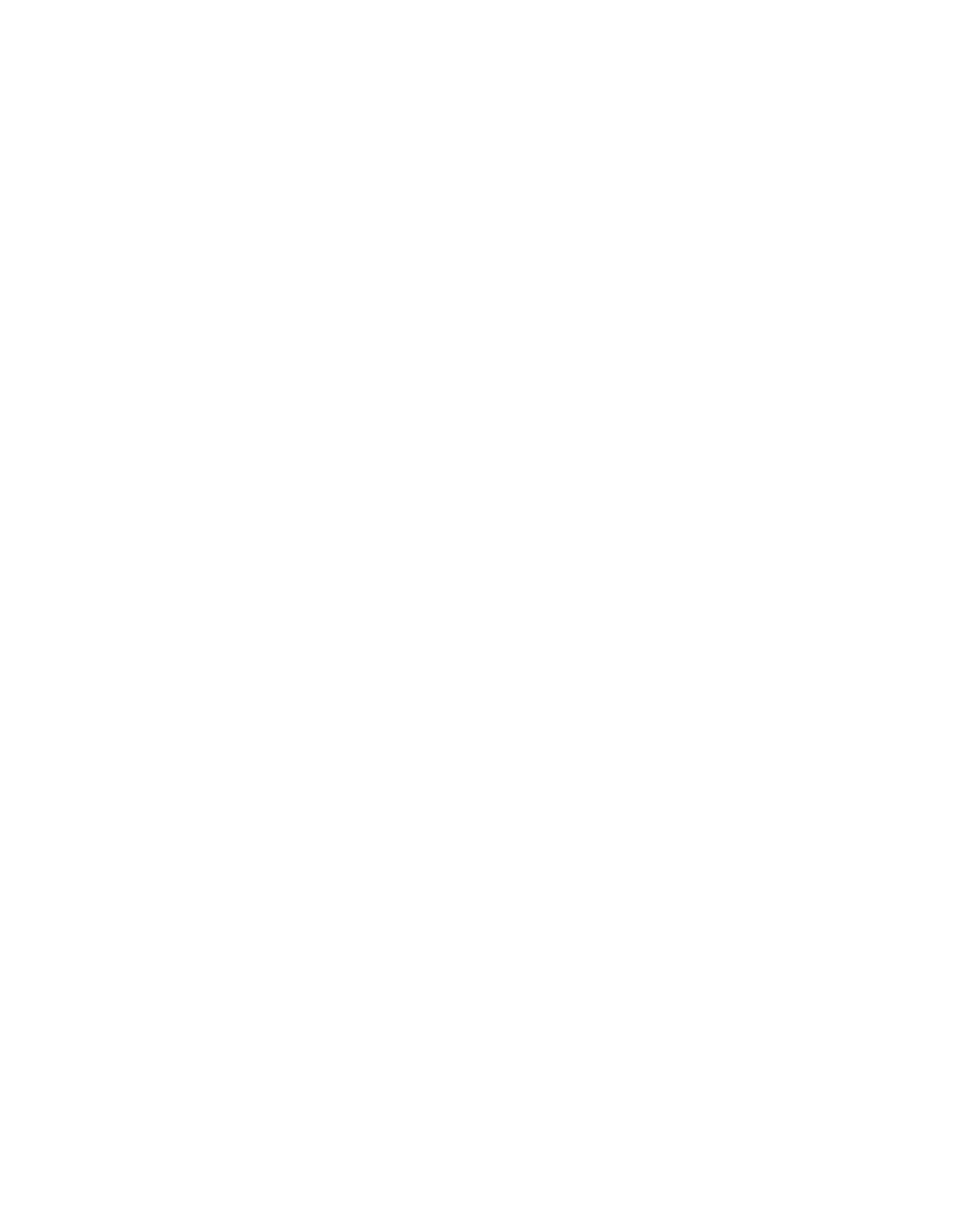**Agenda Tuesday, June 25, 2013 10:00AM-10:00PM – TEB 274**

**Members :** Aaron Bahmer, Andy Espinoza, Becky Lorenz, Chris Wenzel, Dee Ludwig, Diane McQueen, Gwen Yung, Kate Steinbock, Larry Curtis, Mike Durfee, Rex Cogdill, Rick Vonburg

| Larry Cartis, ivence Barrec, next cogam, nick vonbarg<br>AGENDA                                                                                                                                                                                                           | Action                                                                                                                                                                                                                                                                                                                                                                                                                                                                                                                                                                                                                                                                                                                                                                                                                                                                                                                                                                                                                                                                                                                                                                                                                    |
|---------------------------------------------------------------------------------------------------------------------------------------------------------------------------------------------------------------------------------------------------------------------------|---------------------------------------------------------------------------------------------------------------------------------------------------------------------------------------------------------------------------------------------------------------------------------------------------------------------------------------------------------------------------------------------------------------------------------------------------------------------------------------------------------------------------------------------------------------------------------------------------------------------------------------------------------------------------------------------------------------------------------------------------------------------------------------------------------------------------------------------------------------------------------------------------------------------------------------------------------------------------------------------------------------------------------------------------------------------------------------------------------------------------------------------------------------------------------------------------------------------------|
| Approve Minutes of April 18, 2013                                                                                                                                                                                                                                         |                                                                                                                                                                                                                                                                                                                                                                                                                                                                                                                                                                                                                                                                                                                                                                                                                                                                                                                                                                                                                                                                                                                                                                                                                           |
| Curriculum Review (attached)<br><b>New Course</b><br>а.<br>Course Change<br>b.<br><b>Course Deletion</b><br>c.<br>Course(s) No Longer Offered<br>d.<br>New Program<br>e.<br>Program Change<br>f.<br>Program Deletion<br>g.<br>New Distance Learning Course Offering<br>h. | b.-Course Changes-ALL COURSE CHANGES EFFECTIVE FA/14<br>BADM 1005-Business Mathematics I-this course will fulfill the<br>Mathematics category of the General Transfer Categories on catalog<br>page 30<br>BADM 1020-Business Communications-This course will fulfill the<br>Foundations of the General Education requirements on catalog page 26<br>CSMO 1025-Hair Fundamentals-This course will fulfill the Lab Science<br>$\bullet$<br>Category of the General Transfer Categories on catalog page 26<br>(permitted for AAS programs only)<br>ENTR 1500-Successful Entrepreneurship-This course will fulfill the<br>٠<br>Social Science Category of the General Transfer Categories on catalog<br>page 26<br>ENTR 1520-Creating a Business Plan-This course will fulfill the Social<br>Science Category of the General Transfer Categories on catalog page 26<br>ENTR 2500-Small Business Operations Management-This course will<br>fulfill the Social Science Category of the General Transfer Categories on<br>catalog page 26<br>WELD 1755-Shielded Metal Arc Welding-This course will fulfill the Lab<br>Science Category of the General Transfer Categories on catalog page 26<br>(permitted for AAS program only) |
|                                                                                                                                                                                                                                                                           | It was moved and seconded to approve changes to the above seven courses.<br><b>Motion carried.</b>                                                                                                                                                                                                                                                                                                                                                                                                                                                                                                                                                                                                                                                                                                                                                                                                                                                                                                                                                                                                                                                                                                                        |
|                                                                                                                                                                                                                                                                           | VTTK 1610-Anatomy and Physiology of Domestic Animals-This course<br>will fulfill the Lab Science Category of the General Transfer Categories<br>on catalog page 26 (permitted for AAS program only)<br>VTTK 1620-- Anatomy and Physiology of Domestic Animals II-This<br>course will fulfill the Lab Science Category of the General Transfer<br>Categories on catalog page 26 (permitted for AAS program only)<br>VTTK 1751-Pharmaceutical Calculations-This course will fulfill the<br>Mathematics Category of the General Transfer Categories on catalog<br>page 26 (permitted for AAS program only)                                                                                                                                                                                                                                                                                                                                                                                                                                                                                                                                                                                                                   |
|                                                                                                                                                                                                                                                                           | It was moved and seconded to approve changes to the above VTTK courses.<br>Motion carried.                                                                                                                                                                                                                                                                                                                                                                                                                                                                                                                                                                                                                                                                                                                                                                                                                                                                                                                                                                                                                                                                                                                                |
|                                                                                                                                                                                                                                                                           | HMDV 1250-Students by Design-This course may substitute for<br>HMDV 1000 under the Foundations requirement on catalog page 26                                                                                                                                                                                                                                                                                                                                                                                                                                                                                                                                                                                                                                                                                                                                                                                                                                                                                                                                                                                                                                                                                             |
|                                                                                                                                                                                                                                                                           | It was moved and seconded to approve changes to HMDV 1250. Motion carried.                                                                                                                                                                                                                                                                                                                                                                                                                                                                                                                                                                                                                                                                                                                                                                                                                                                                                                                                                                                                                                                                                                                                                |
|                                                                                                                                                                                                                                                                           | HMDV 2000-Sophomore Project-submit to the University Studies<br>Program to request it be considered to receive a USP certification for<br>WB (Writing 2)                                                                                                                                                                                                                                                                                                                                                                                                                                                                                                                                                                                                                                                                                                                                                                                                                                                                                                                                                                                                                                                                  |
|                                                                                                                                                                                                                                                                           | It was moved and seconded to approve submitting HMDV 2000 to UW to be<br>considered for WB. Motion carried.                                                                                                                                                                                                                                                                                                                                                                                                                                                                                                                                                                                                                                                                                                                                                                                                                                                                                                                                                                                                                                                                                                               |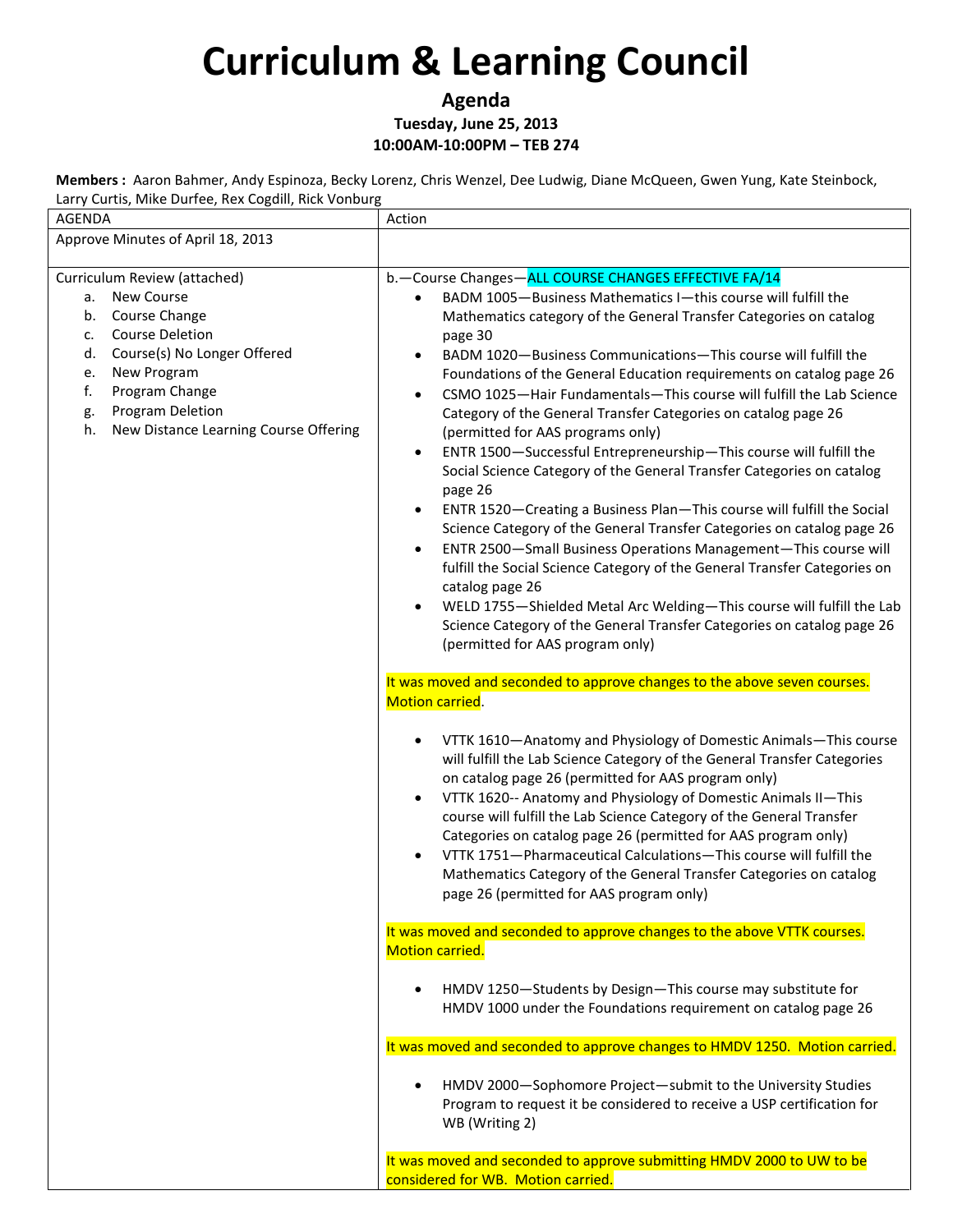|                                                                                        | f.-Program Changes-<br>Interdisciplinary Studies AA-Credit Hour and Curriculum Pattern<br>Change<br>Interdisciplinary Studies AS-Credit Hour and Curriculum Pattern<br>Change                                                                                                                                                                 |
|----------------------------------------------------------------------------------------|-----------------------------------------------------------------------------------------------------------------------------------------------------------------------------------------------------------------------------------------------------------------------------------------------------------------------------------------------|
|                                                                                        | It was moved and seconded to approve Credit Hour and Curriculum Pattern<br>Changes for INST-AA and INST-AS. Motion carried.                                                                                                                                                                                                                   |
|                                                                                        | h. - New Distance Learning Course Offering-<br>BIOL 1000-Principles of Biology<br><b>BIOL 1050-Medical Terminology</b><br>$\bullet$<br>MOLB 2220-Pathogenic Microbiology<br>$\bullet$                                                                                                                                                         |
|                                                                                        | It was moved and seconded to approve BIOL 1000, BIOL 1050, and MOLB 2220 to<br>be offered as Distance Learning Courses. Motion carried.                                                                                                                                                                                                       |
| Emeritus Status for Cheryl Raboin                                                      | The committee unanimously voted (by secret ballot) to grant emeritus status to<br>Cheryl. The Curriculum and Learning Council members wish to express their<br>appreciation for Cheryl's years of service.                                                                                                                                    |
| April through June Testing Center Statistics                                           | The committee reviewed the Testing Center statistics. Janet and JoEllen have<br>been working together in preparation for JoEllen to take over the role of Testing<br>Center Coordinator.                                                                                                                                                      |
|                                                                                        | The Curriculum and Learning Council members wish to thank Janet for<br>professionalizing the Testing Center and for all the years of hard work at Eastern<br>Wyoming College.                                                                                                                                                                 |
| iPad Usage for SP/13 with FA/12 Comparison<br>Data                                     | David Banville provided a report on iPad usage for Spring 2013 with comparison<br>to the Fall 2012 usage. Wonderful usage showing a great increase in Spring<br>2013.                                                                                                                                                                         |
|                                                                                        | Fall 2012 = 36.5 instructional hours<br>Spring 2013 = 80.5 instructional hours                                                                                                                                                                                                                                                                |
|                                                                                        | A new 30-iPad cart is being prepared for Fall 2013. A plan for distributing the<br>used iPads will be discussed at the next CLC meeting                                                                                                                                                                                                       |
| University of Phoenix Transfer Trends &<br>Outcomes                                    | The committee reviewed the University of Phoenix transfer and outcome data<br>for Eastern Wyoming College                                                                                                                                                                                                                                     |
| 2012-13 CLEP Credit-Granting Recommendations                                           | This topic will be discussed at the September meeting.                                                                                                                                                                                                                                                                                        |
| <b>HLC Assumed Practices and Reverse Transfer</b>                                      | It was moved and seconded to approve changing the number of residency hours<br>required for a degree from 12 to 15. A student may concurrently earn two<br>degrees by achieving 30 hours in residency. Motion carried.                                                                                                                        |
| Discuss dates for CSC visit                                                            | EWC faculty from Criminal Justice, Education, Business, Agriculture, Social<br>Science, and Biology will visit Chadron State College on Friday, October 11. The<br>bus will leave EWC at 8:00AM and arrive at Chadron at 10:30AM for a tour,<br>discussions with appropriate people, and lunch. Plans are to be back at EWC<br>around 5:00PM. |
| Turnitin.com                                                                           | It was moved and seconded to approve trying Turnitin for one year, then<br>deciding whether to continue. Motion carried. Funding will be through tech<br>funds (put on strategic plan form)                                                                                                                                                   |
| State Fair-Our state fair is a great state fair;<br>Don't miss it, don't even be late! | Coverage is needed for EWC's booth at the State Fair, August 12-16.                                                                                                                                                                                                                                                                           |
| Other:                                                                                 | .The Fulbright Scholar will reside at 403 Albany Ave.<br>. New faculty to arrive on August 16<br>Robert Schmalzried-Math<br>Georgia Younglove-Ag<br>Vickie Winney-Health Technology<br>. Concurrent/Dual Enrollment Faculty Meeting will be on Tuesday, August 6<br>. Stan Nicolls is in Kansas City at the Skills USA                        |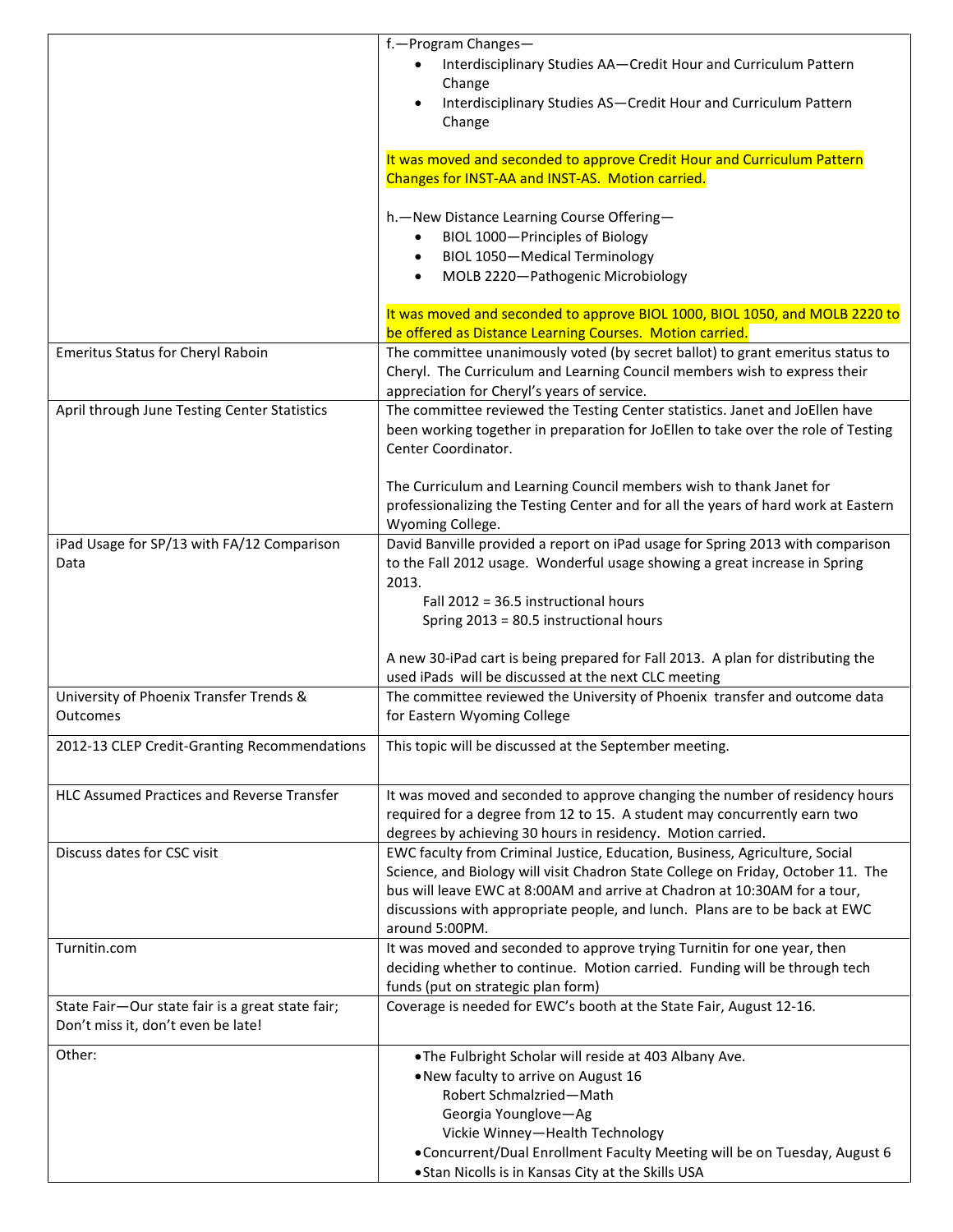|                          | . Peggy Knittel attended the Summer Institute in Biology<br>• Chris Wenzel is working on his INBRE Grant in Ecosystem Science<br>. VTTK faculty and staff, Cook Bittner, Michelle Lett, Monte Stokes, Viqi<br>Garcia, Susan Walker, Kate Norton will all be attending the Association<br>of Veterinary Technician Educators 23 Biennial (AVTE) Symposium July<br>$25-29.$<br>• The Wyoming DARE Officers and SRO Conference that was held at EWC on<br>June 19-21 was very successful. |
|--------------------------|----------------------------------------------------------------------------------------------------------------------------------------------------------------------------------------------------------------------------------------------------------------------------------------------------------------------------------------------------------------------------------------------------------------------------------------------------------------------------------------|
| <b>CLC Meeting Dates</b> | Meeting dates for FA/13 and SP/14 will be the first and third Thursdays of every<br>month from $2:00 - 5:00$ PM.                                                                                                                                                                                                                                                                                                                                                                       |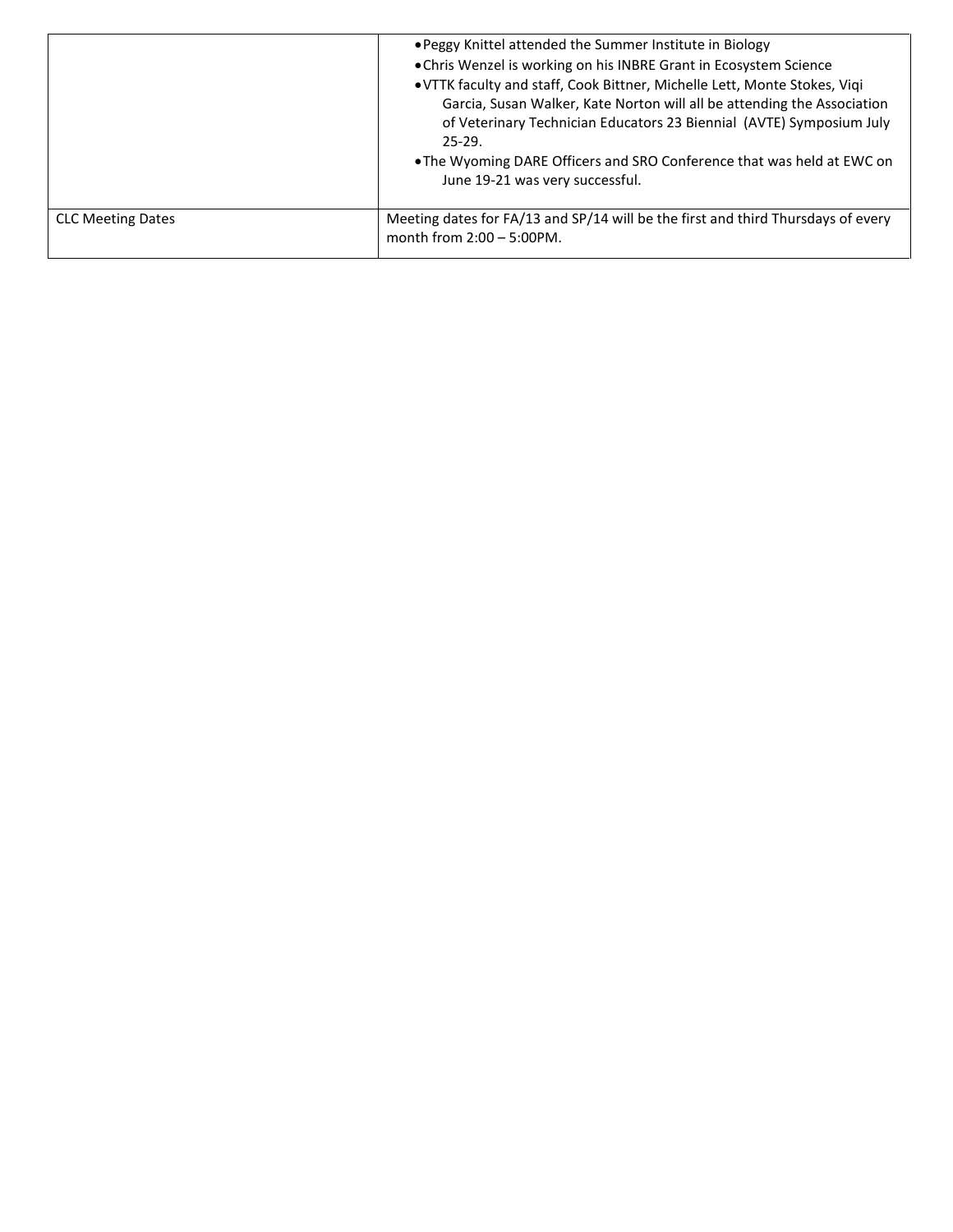#### **Curriculum & Learning Council Meeting – Tuesday, July 16, 2013**

**Members Present:** Aaron Bahmer, Andy Espinoza, Chris Wenzel, Dee Ludwig, Mike Durfee, Rex Cogdill, and Rick Vonburg

**Guests:** David Banville and Lynn Wamboldt

#### **Approve Minutes of June 25, 2013**

Rick moved to approve the minutes with correct spelling of Fulbright, Rex seconded the motion. Motion passed.

#### **Curriculum Review**

Lynn noted that the last students who graduated with the CAPS certificate had to have substitution forms submitted for CMAP 2630. These students graduated at the end of this past spring semester. **Action:** Lynn Wamboldt to send supply of new catalogs to all WDOC locations.

**Action:** Carmie check the start date for CAPS program change – the change should have included replacing CMAP 1886 Outlook with CMAP 2630 Presentation Graphics: PowerPoint.

#### **Distribution of used iPads**

The Instructional Technology office presented a distribution plan for the ten iPads that were purchased last summer. David Banville was present for the discussion.

Concerns:

- Applications will need to be reloaded each time an instructor checks out an iPad. David will show instructors how to load their apps back onto the iPad.
- Paying for apps? Pay with Aaron's credit card, then charge to appropriate Division budget.
- Always purchase 30 copies of apps so all 30 iPads have same apps.
- Full-time and adjuncts will be able to check out an iPad.
- Instructional Technology office will compile guidelines for the 30 iPad cart.
- How about staff use? Rex will buy a couple of iPads for staff to check out. Aaron suggested buying 4G instead of WiFi.
- Need to buy a printer for the iPad cart.
- Cannot use the projection system with the iPads cart.

#### **Motion: Andy made a motion to adopt the Instructional Technology proposed plan including concession to include adjuncts. Rick seconded the motion. The motion was unanimously approved.**

**Action:** Instructional Technology will draft guidelines for the 30 iPad cart.

**Action:** Rex will purchase two iPads for staff check out.

**Action:** Buy a printer for the iPad cart.

#### **Motel 6/EWC Lease**

The committee reviewed the discussion points for using rooms at Motel 6 for students. Rex reported that so far there are 19 students who have indicated they would be willing to stay there so far. David Evans, the college legal representative, is writing the contract between EWC and Motel 6.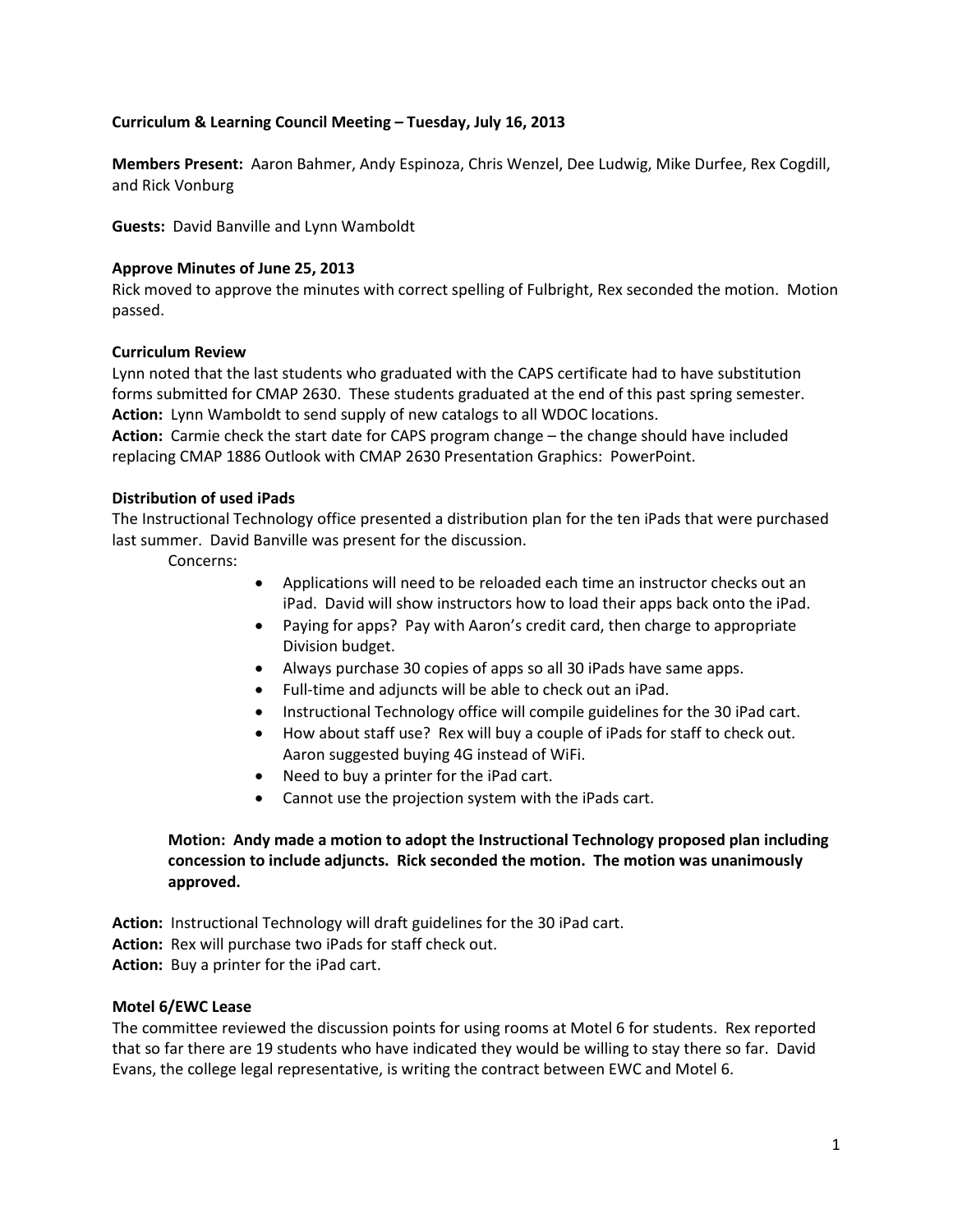#### **Site/Floor Plans for the Career & Technical Education Center (CTEC)**

The committee reviewed space plans for the CTEC. The building would house Welding & Joining, Health Technology, Cosmetology, Community Training Center, and shared general space. The building cost is approximately \$23M. The project has been submitted to the Wyoming Community College Commission as a capital construction project. The Commission will rank the capital construction projects from the community colleges at their July 26 commission meeting.

#### **2012-13 CLEP Credit-Granting Recommendations**

This topic has been moved to the September CLC meeting.

#### **American Public University Articulation**

The committee reviewed the proposed MOU between American Public University System and EWC. This university has MOUs with Colorado schools. It is a public/for profit university. Most of the programs are online; however, there is a campus in Kansas.

**Motion: Mike motioned to accept the MOU. Andy seconded the motion. The motion passed unanimously.** 

**Action:** Put MOU on the Consent Agenda for the August EWC Board of Trustees meeting.

#### **CLC Meeting Dates**

Informational

#### **Other:**

#### **Y Floor Plan**

The committee reviewed the proposed floor plans for the Goshen County YMCA. Lingle and LaGrange have not endorsed the project. The County needs at least one of these communities to approve it to get the proposal back onto a ballot. The County proposes to use a specific cent tax to pay for the project with a cost of \$10M to be paid over 5 years. The project would cover an 8-acre area.

#### **WDE-679**

The committee reviewed the WDE-679 report that was submitted to Dr. Armstrong. Discussion included whether or not COMPASS testing is valid. Comments included that students are coming in with MATH 0900 or MATH 0920 and then they do not pass COMPASS to take a higher math course. It was suggested that students are not adequately prepared to take the COMPASS tests. Dee reminded the committee that most of the best and brightest high school students do not attend the community colleges but go straight to UW or other 4-year schools. Those who do come to the community colleges need more remedial help in the areas of math and English.

#### **Fall 2013 In-Service Schedule**

The committee reviewed the in-service schedule and suggested changes including moving the Faculty Meeting to Wednesday instead of Thursday to allow the Douglas instructors to attend. Andy and Aaron suggested some topics for some of the sessions also.

**Action:** Invoice Debbie Ochsner to the next CLC meeting to present "Comfort Animals" on campus. **Action:** Prioritize the Learning Strategic Plans for 2013-2014 at the September CLC meeting.